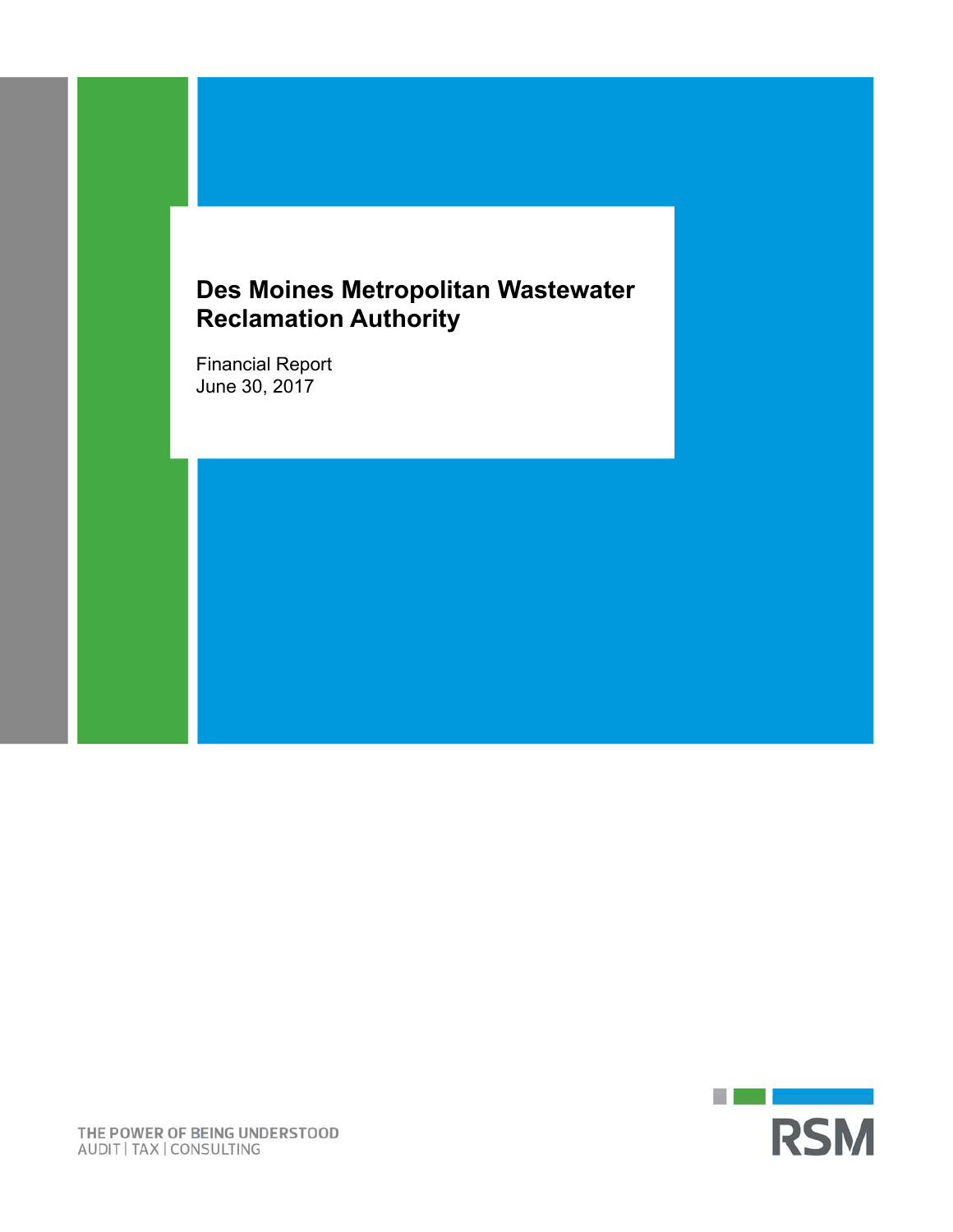**Contents** 

| Independent auditor's report                                 | $1 - 2$   |
|--------------------------------------------------------------|-----------|
| Management's discussion and analysis                         | $3-6$     |
| Basic financial statements                                   |           |
| Statements of net position                                   | 7-8       |
| Statements of revenues, expenses and changes in net position | 9         |
| Statements of cash flows                                     | $10 - 11$ |
| Notes to basic financial statements                          | $12 - 26$ |
| Required supplementary information                           | 27        |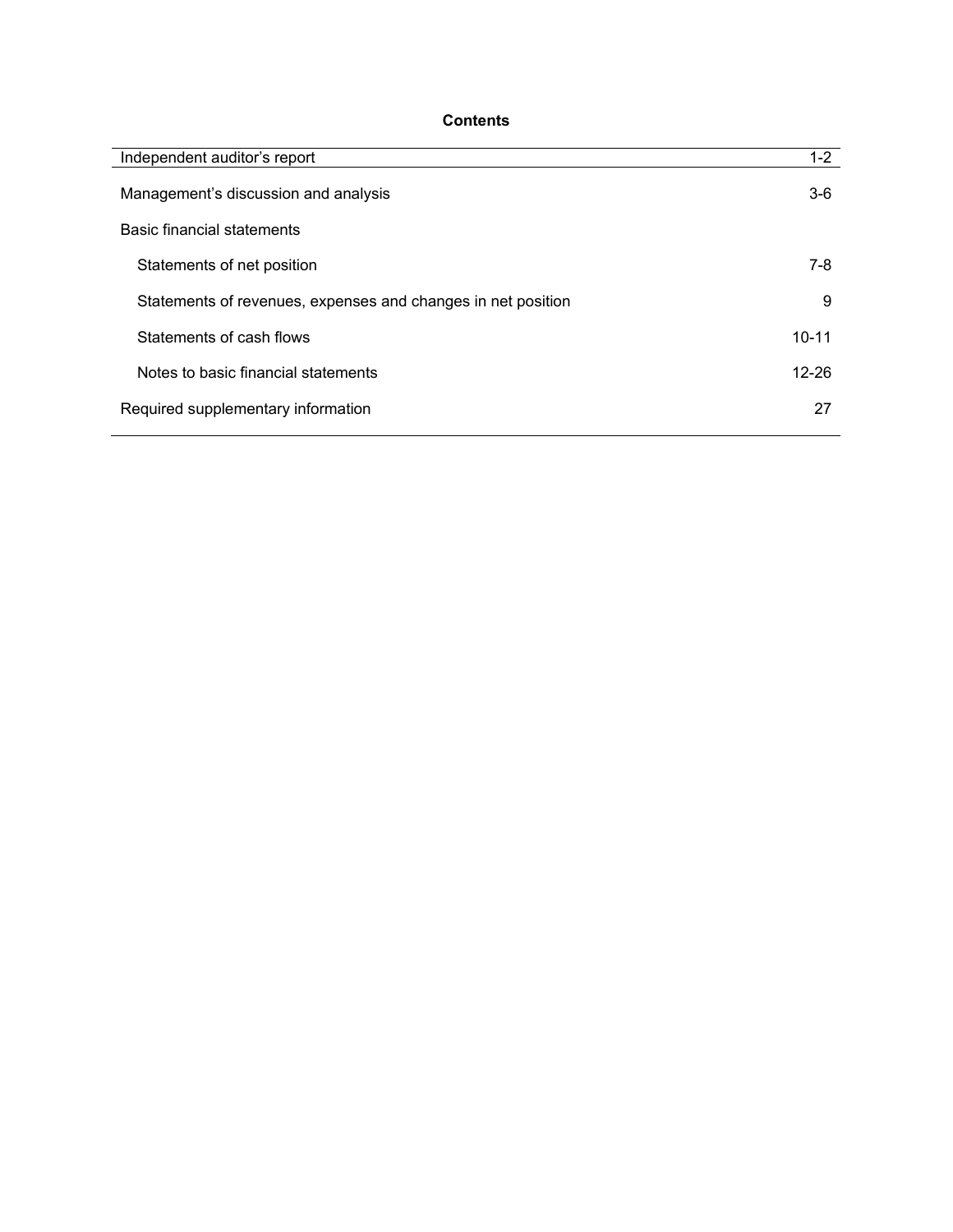

### **Independent Auditor's Report**

**RSM US LLP** 

To the WRA Board Members Des Moines Metropolitan Wastewater Reclamation Authority

#### **Report on the Financial Statements**

We have audited the accompanying financial statements of the Des Moines Metropolitan Wastewater Reclamation Authority (WRA), as of and for the years ended June 30, 2017 and 2016, and the related notes to the basic financial statements, which collectively comprise the WRA's basic financial statements as listed in the table of contents.

#### *Management's Responsibility for the Financial Statements*

Management is responsible for the preparation and fair presentation of these financial statements in accordance with accounting principles generally accepted in the United States of America; this includes the design, implementation, and maintenance of internal control relevant to the preparation and fair presentation of financial statements that are free from material misstatement, whether due to fraud or error.

#### *Auditor's Responsibility*

Our responsibility is to express an opinion on these financial statements based on our audits. We conducted our audits in accordance with auditing standards generally accepted in the United States of America. Those standards require that we plan and perform the audit to obtain reasonable assurance about whether the financial statements are free from material misstatement.

An audit involves performing procedures to obtain audit evidence about the amounts and disclosures in the financial statements. The procedures selected depend on the auditor's judgment, including the assessment of the risks of material misstatement of the financial statements, whether due to fraud or error. In making those risk assessments, the auditor considers internal control relevant to the entity's preparation and fair presentation of the financial statements in order to design audit procedures that are appropriate in the circumstances, but not for the purpose of expressing an opinion on the effectiveness of the entity's internal control. Accordingly, we express no such opinion. An audit also includes evaluating the appropriateness of accounting policies used and the reasonableness of significant accounting estimates made by management, as well as evaluating the overall presentation of the financial statements.

We believe that the audit evidence we have obtained is sufficient and appropriate to provide a basis for our audit opinion.

#### *Opinion*

In our opinion, the financial statements referred to above present fairly, in all material respects, the respective financial position of the Des Moines Metropolitan Wastewater Reclamation Authority, as of June 30, 2017 and 2016, and the respective changes in financial position and cash flows thereof for the years then ended in accordance with accounting principles generally accepted in the United States of America.

THE POWER OF BEING UNDERSTOOD AUDIT | TAX | CONSULTING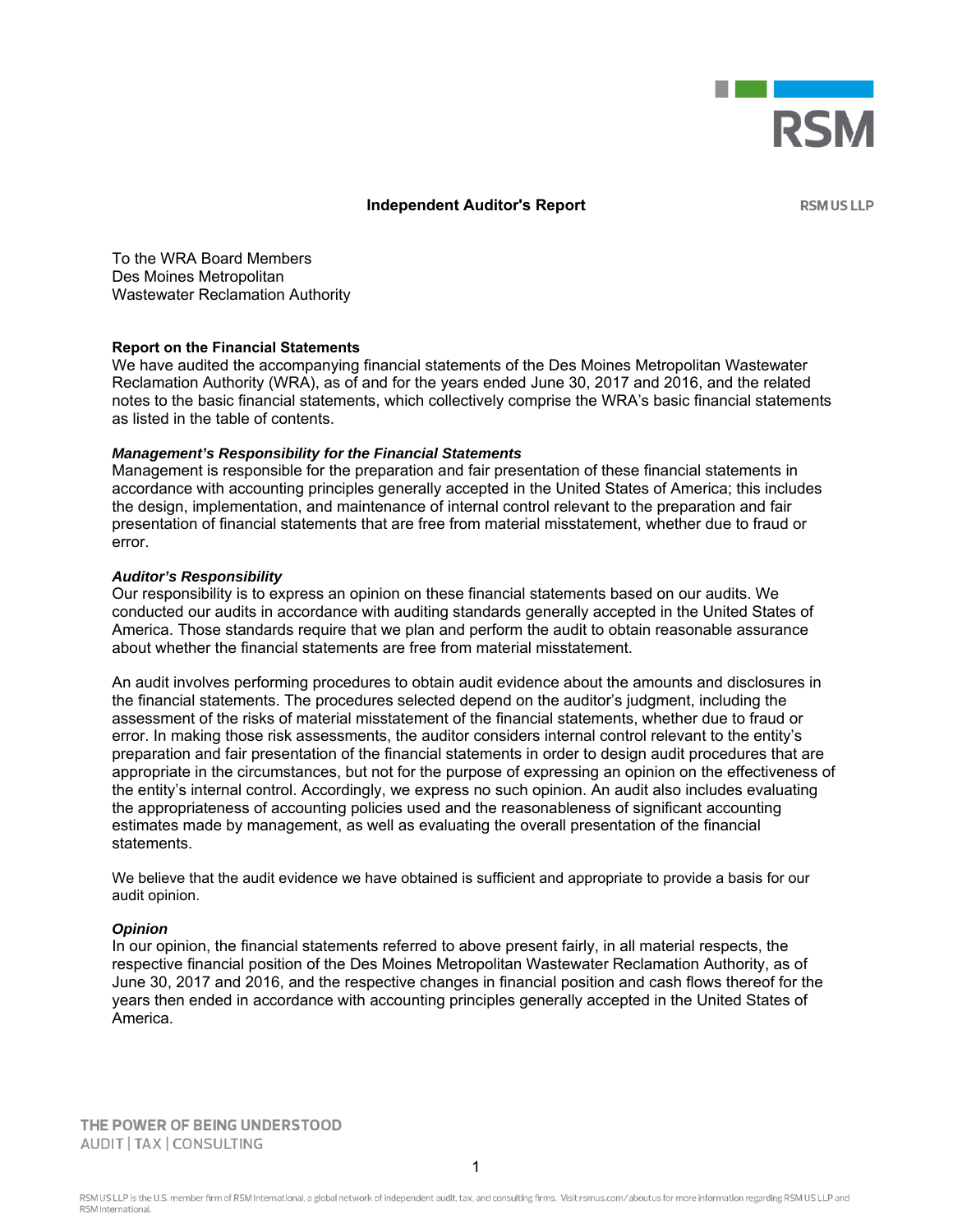#### *Other Matters*

#### *Required Supplementary Information*

Accounting principles generally accepted in the United States of America require that the management's discussion and analysis and the other postemployment benefit plan schedule of funding progress, as listed in the table of contents, be presented to supplement the basic financial statements. Such information, although not a part of the basic financial statements, is required by the Governmental Accounting Standards Board who considers it to be an essential part of financial reporting for placing the basic financial statements in an appropriate operational, economic or historical context. We have applied certain limited procedures to the required supplementary information in accordance with auditing standards generally accepted in the United States of America, which consisted of inquiries of management about the methods of preparing the information and comparing the information for consistency with management's responses to our inquiries, the basic financial statements, and other knowledge we obtained during our audit of the basic financial statements. We do not express an opinion or provide any assurance on the information because the limited procedures do not provide us with sufficient evidence to express an opinion or provide any assurance.

RSM US LLP

Des Moines, Iowa December 18, 2017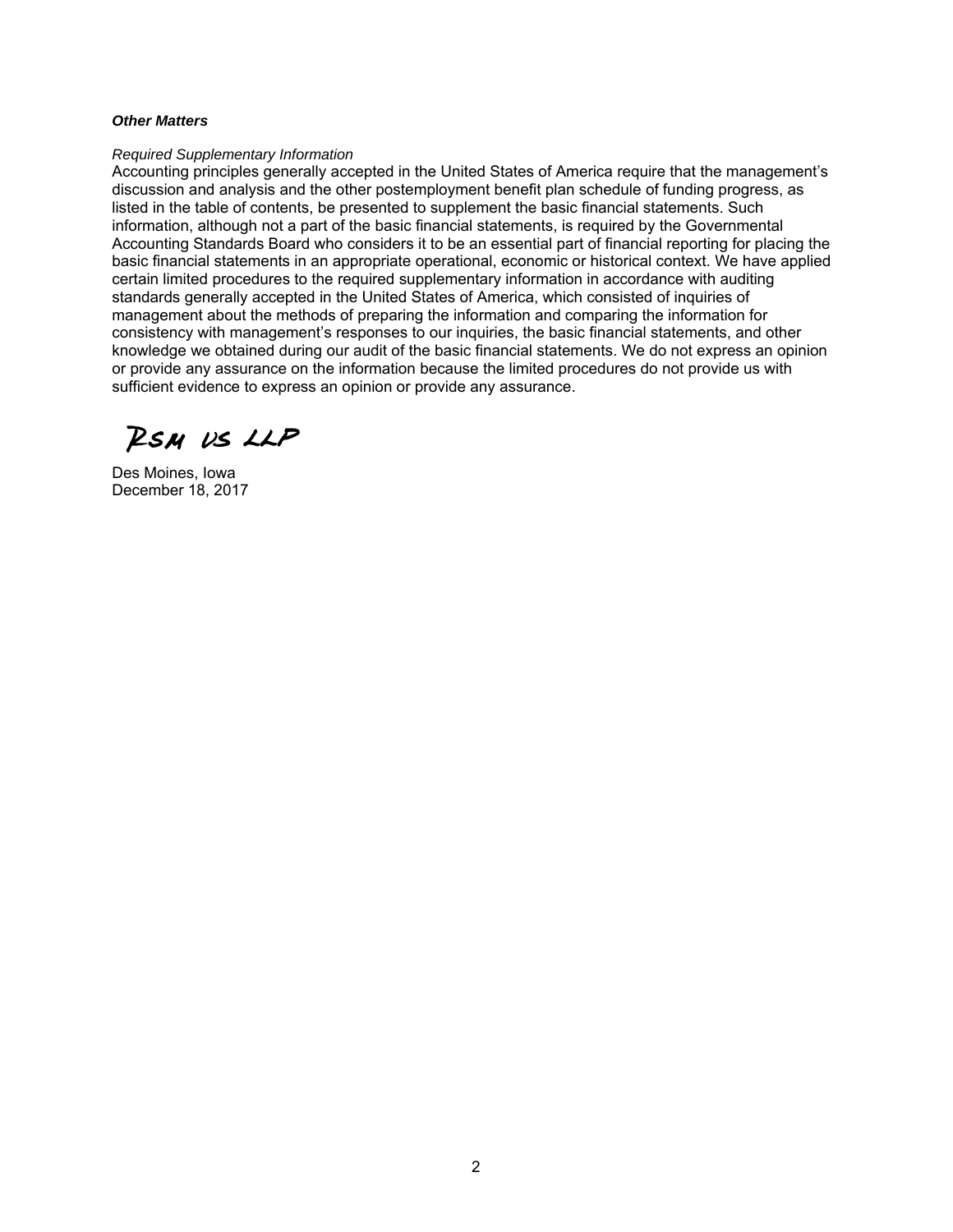### **Management's Discussion and Analysis Years Ended June 30, 2017 and 2016**

The management of the Wastewater Reclamation Authority (WRA) is pleased to offer readers of the WRA's financial statements this narrative overview and analysis of the financial position and activities of the WRA as of and for the fiscal years ended June 30, 2017 and 2016.

## **Overview of the WRA**

A regional treatment plant and conveyance system to nine members of the Integrated Community Area (ICA) was constructed between 1982 and 1994 with a plan of operating through 2005. On July 1, 2004, the Wastewater Reclamation Authority reorganized under a new 28E agreement to be a legal entity that is separate from the member communities and governed by its own Board. This reorganization enabled considerable change in the conveyance system and additions to the treatment plant that allowed the connection of the remaining ICA communities to the regional treatment plant, greater/better treatment at times of over flows, and three new communities to join the WRA. During fiscal year 2014 an updated 28E agreement was adopted that will increase capacity at the regional treatment plant, improve interceptors and add a force main and gravity sewer to the conveyance system. This updated 28E agreement extends the WRA to June 30, 2064 and provides planned improvements through 2032.

Participants in the WRA include the cities of Des Moines, West Des Moines, Clive, Altoona, Ankeny, Bondurant, Johnston, Pleasant Hill, Norwalk, Cumming, Waukee and Polk City; the Urbandale Sanitary Sewer District, Urbandale-Windsor Heights Sanitary District, Greenfield Plaza/Hills of Coventry Sanitary District, Polk County and Warren County in the state of Iowa.

## **Overview of the financial statements**

This discussion and analysis is intended to serve as an introduction to the WRA's basic financial statements. The WRA's basic financial statements comprise three components: 1) basic financial statements, 2) notes to the financial statements and 3) required supplementary information.

## **Basic financial statements**

The basic financial statements are designed to provide readers with a broad overview of the WRA's finances in a manner similar to a private-sector business. The basic financial statements are prepared using the same basis of accounting as private-sector business enterprises. Under this method of accounting, an economic resources measurement focus and an accrual basis of accounting is used. Revenue is recorded when earned and expenses are recorded when incurred. The basic financial statements include a statement of net position, a statement of revenues, expenses and changes in net position, and a statement of cash flows, followed by notes to the financial statements and required supplementary information.

The statement of net position presents information on all the WRA's assets plus deferred outflows of resources and liabilities plus deferred inflows of resources, with the difference between them reported as net position. Over time, increases or decreases in net position may serve as a useful indicator of whether the financial position of the WRA is improving or deteriorating.

The statement of revenues, expenses and changes in net position reports the operating revenues and expenses and non-operating revenues and expenses of the WRA for the fiscal year which determines the change in net position for the fiscal year.

The statement of cash flows reports cash and cash equivalents for the fiscal year resulting from operating activities, capital and related financing activities, investing activities, and noncash activities.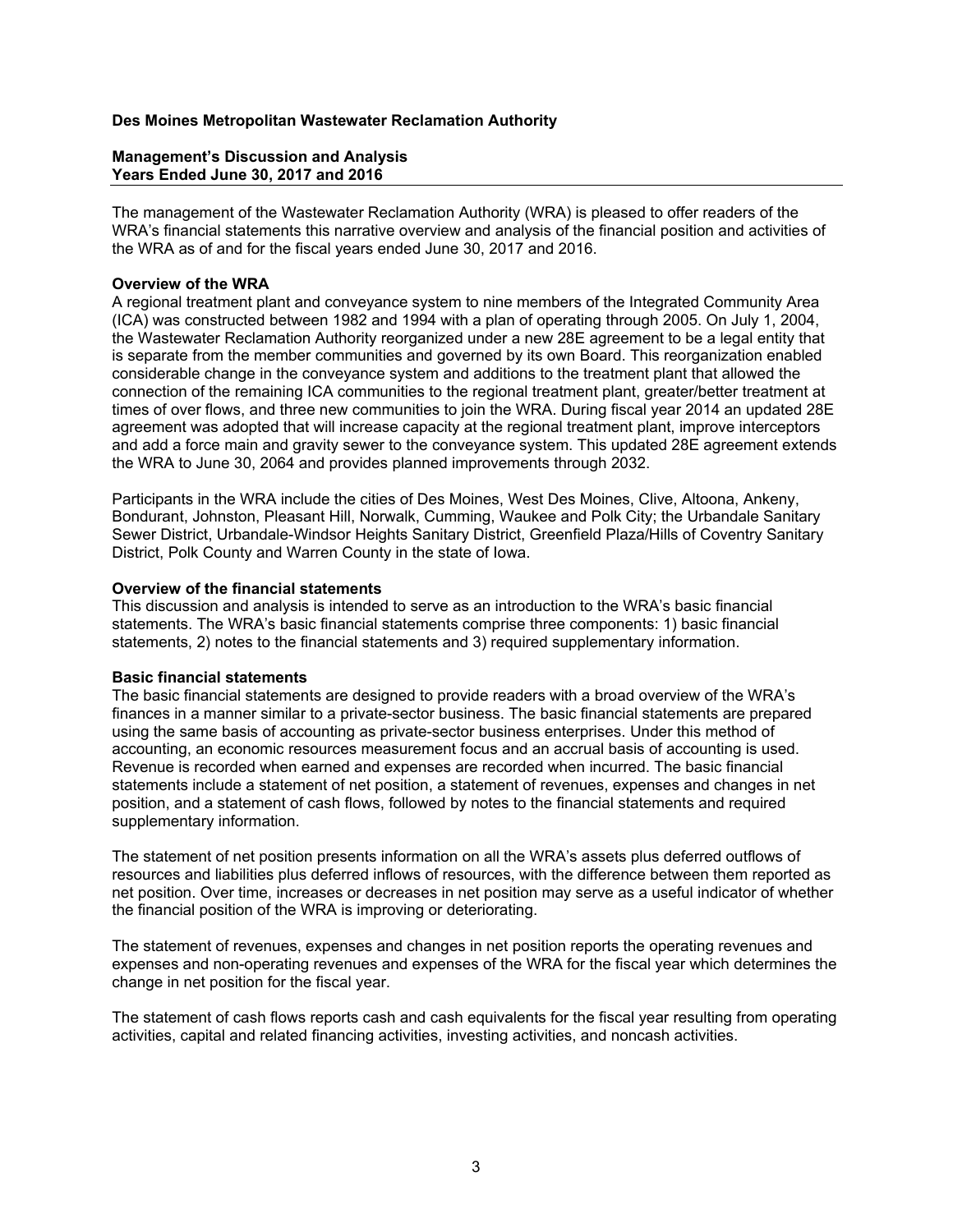#### **Management's Discussion and Analysis Years Ended June 30, 2017 and 2016**

The basic financial statements include only the WRA. There are no other organizations or agencies whose financial statements should be combined and presented with the financial statements of the WRA. The notes to the financial statements provide additional information that is essential to a full understanding of the data provided in the basic financial statements.

#### **Financial highlights**

Assets plus deferred outflows of resources exceeded liabilities plus deferred inflows of resources (net position) by \$296,526,790, \$295,925,156, and \$288,343,997 as of June 30, 2017, 2016 and 2015, respectively. At June 30, 2017, 2016, and 2015, the WRA showed \$18,369,712, \$19,546,662 and \$10,945,491, respectively, as unrestricted net position, which were available to meet current and future obligations of the WRA.

During the years ended June 30, 2017, 2016 and 2015, the WRA's cash provided by operating activities was \$27,302,874, \$26,038,647, and \$20,020,929, respectively.

### **Government-wide financial analysis**

As noted earlier, net position may serve over time as a useful indicator of a government's financial position. At the end of the current fiscal year, the WRA is able to report positive balances in all categories of net position. The same situation held true for the prior fiscal years. In 2017, the WRA's net position increased \$601,634 from 2016. In 2016, the WRA's net position increased \$7,581,159 from 2015.

|                                  | Table 1         |                   |                    |
|----------------------------------|-----------------|-------------------|--------------------|
|                                  | 2017            | 2016              | 2015               |
| <b>Assets</b>                    |                 |                   |                    |
| Current and other assets         | 65,444,544<br>S | \$<br>58,897,199  | 47,959,137<br>\$.  |
| Capital assets                   | 594,856,419     | 596,632,267       | 603,398,575        |
| <b>Total assets</b>              | 660,300,963     | 655,529,466       | 651, 357, 712      |
| Deferred outflows of resources   |                 |                   |                    |
| Deferred charge on refunding     | 813,312         | 892,629           | 974,416            |
| <b>Liabilities</b>               |                 |                   |                    |
| <b>Current liabilities</b>       | 20,695,880      | 16,727,862        | 18,987,097         |
| Noncurrent liabilities           | 343,891,605     | 343,769,077       | 345,001,034        |
| <b>Total liabilities</b>         | 364,587,485     | 360,496,939       | 363,988,131        |
| <b>Net position</b>              |                 |                   |                    |
| Net investment in capital assets | 240,037,079     | 243,640,494       | 248,974,506        |
| Restricted assets                | 38,120,000      | 32,738,000        | 28,424,000         |
| Unrestricted assets              | 18,369,711      | 19,546,662        | 10,945,491         |
| <b>Total net position</b>        | 296,526,790     | 295,925,156<br>\$ | 288,343,997<br>\$. |

The increase in net position during the years ended June 30, 2017, 2016 and 2015 is primarily the result of cash collected for capital assets and debt servicing.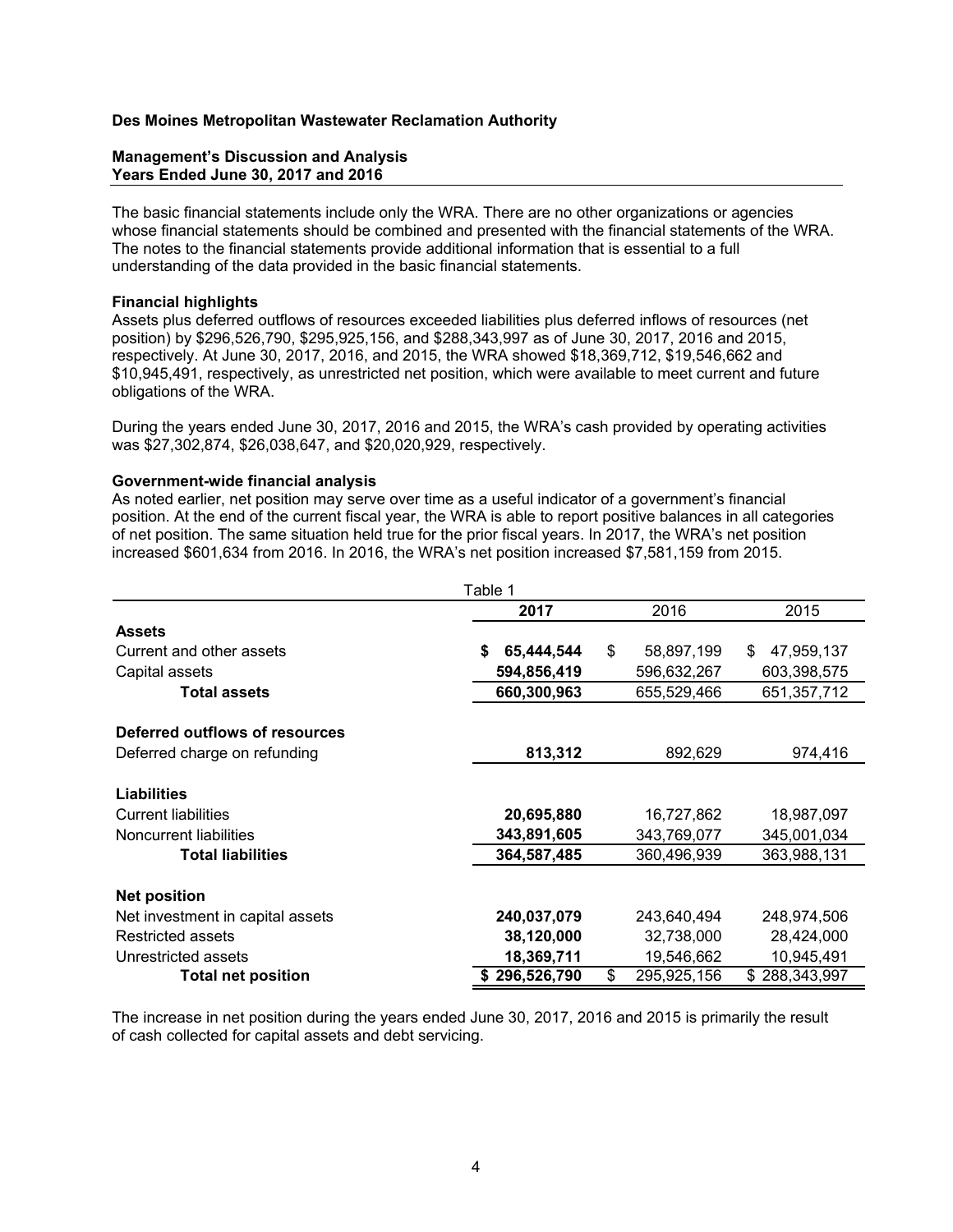#### **Management's Discussion and Analysis Years Ended June 30, 2017 and 2016**

Highlights of the WRA's revenues and expenses for the years ended June 30, 2017, 2016 and 2015 are presented in Table 2:

|                                           | Table 2 |               |                  |   |               |
|-------------------------------------------|---------|---------------|------------------|---|---------------|
|                                           |         | 2017          | 2016             |   | 2015          |
| Operating revenues, charges for sales and |         |               |                  |   |               |
| services                                  |         | 46,719,216    | \$<br>45,410,454 |   | \$42,725,316  |
| Operating expenses:                       |         |               |                  |   |               |
| Cost of sales and services                |         | 21,460,744    | 20,800,471       |   | 21,277,871    |
| Depreciation                              |         | 20,305,956    | 16,947,442       |   | 14,262,544    |
| <b>Total operating expenses</b>           |         | 41,766,700    | 37,747,913       |   | 35,540,415    |
| <b>Operating income</b>                   |         | 4,952,516     | 7,662,541        |   | 7,184,901     |
| Nonoperating revenues (expenses):         |         |               |                  |   |               |
| Sales tax                                 |         | 3,809,344     | 5,996,430        |   |               |
| Investment earnings                       |         | 255,609       | 386,875          |   | 168,093       |
| Amortization                              |         | 254,046       | 264,798          |   | 171,080       |
| Gain (loss) on disposal of capital assets |         | (959, 745)    | 215,672          |   | (288, 195)    |
| Interest and bond issuance expense        |         | (7,710,136)   | (6,945,157)      |   | (4, 170, 663) |
| <b>Nonoperating (loss)</b>                |         | (4, 350, 882) | (81, 382)        |   | (4,119,685)   |
| Capital grants and contributions          |         |               |                  |   | 150,875       |
| Change in net position                    |         | 601,634       | \$<br>7,581,159  | S | 3,216,091     |

Total revenues were \$51,038,215 and total expenses were \$50,436,582 for the year ended June 30, 2017. Total revenues were \$51,793,759 and total expenses were \$44,212,600 for the year ended June 30, 2016. Total revenues were \$43,044,284 and total expenses were \$39,828,193 for the year ended June 30, 2015. The WRA's net operating income was \$4,952,516 for the year ended June 30, 2017, \$7,662,541 for the year ended June 30, 2016 and \$7,184,901 for the year ended June 30, 2015.

The WRA receives contributions from the member communities for debt servicing, capital and operations. The total received from the communities during the years ended June 30, 2017, 2016 and 2015 was \$41,567,651, \$40,300,478 and \$37,707,955, respectively.

## **Capital assets**

Capital assets (net) decreased by \$1,775,848 in 2017, decreased by \$6,766,308 in 2016 and increased by \$9,408,827 in 2015.

Bond proceeds provided funding for the long-term construction commitments for these purposes: a) to accommodate the anticipated population growth in the metro area, b) to make improvements to the wastewater facility and the conveyance system following the WRA Facility Plan Update – 2012, and 3) to fund WRA's portion of Des Moines' long-term control plan for separation of the combined sewer system.

Concentration on the capital improvements and expansion planned through the year 2032 will allow the WRA to continue its mission of protecting the public health and enhancing the environment by recycling wastewater and being the preferred treatment facility for hauled liquid waste. Please refer to Note 4 for more information on the WRA's capital assets.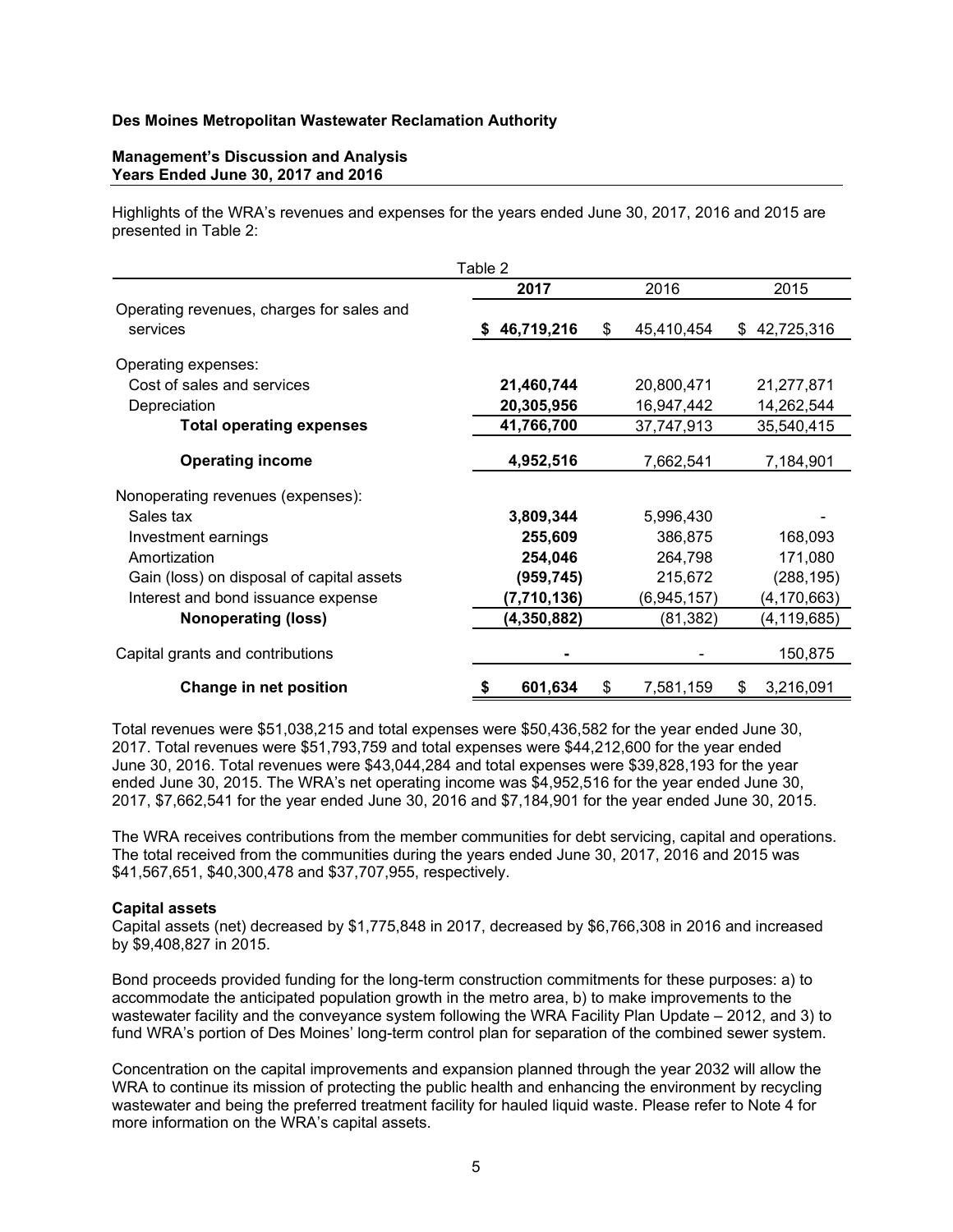#### **Management's Discussion and Analysis Years Ended June 30, 2017 and 2016**

#### **Long-term debt**

In October 2004, the WRA authorized \$26,850,000 of sewer revenue bonds, Series 2004A and \$66,830,000 on sewer revenue bonds, Series 2004B. The proceeds of the Series 2004A bonds were used to acquire from the City of Des Moines the Wastewater Reclamation Facility (WRF) located at 3000 Vandalia Road, Des Moines, Iowa, and also to acquire all existing WRA sanitary sewer conveyance facilities, and all rights comprised of or used as part of the WRA System. The proceeds of the Series 2004B bonds are to be used for constructing improvements or additions to the WRA System and paying project costs. The Series 2004A was retired in 2012 and the 2004B was partially advance refunded in 2013 and retired in 2014. In December 2006, the WRA authorized \$38,050,000 of sewer revenue bonds, Series 2006 with the proceeds to be used for constructing improvements or additions to the WRA System and paying project costs.

In 2008, the WRA authorized sewer revenue bonds under the Iowa Finance Authority's (IFA) state revolving loan program (SRF). Proceeds of the Series 2008A bonds were used to construct a sewer to connect a member community's sanitary sewer system to the WRF. WRA's active participation in IFA's program serves to finance the necessary improvements to connect more communities under the Facility Plan and to separate combined sewers of the WRA system.

In fiscal year ended June 30, 2017, the WRA authorized \$41,804,000 of debt. In fiscal year ended June 30, 2016, the WRA authorized \$10,820,000 of debt. The proceeds were used to fund construction improvement projects and additions to the WRA System. In fiscal year ended June 30, 2015, the WRA authorized \$44,490,000 of debt. The proceeds were used to retire/refund Series 2006 sewer revenue bonds and to fund construction improvement projects and additions to the WRA System.

In May 2013, the WRA issued \$56,420,000 of sewer revenue refunding bonds, Series 2013B to partially advance refund \$57,450,000 of the outstanding Sewer Revenue Bonds, Series 2004B.

In May 2015, WRA issued \$32,020,000 Series 2015E bonds to partially advance refund \$31,440,000 of the outstanding Sewer Revenue Bonds, Series 2006. Proceeds were placed into an irrevocable trust with an escrow agent and the partially refunded liability of the Series 2006 bonds was removed from the WRA's statement of net position.

Revenue bonds payable increased by \$2,081,613 in 2017, decreased by \$1,113,864 in 2016 and increased by \$9,295,656 in 2015. Please refer to Note 5 for more information on the WRA's long-term debt.

## **Economic factors**

Investment earnings were \$254,046, \$386,875, and \$168,093 for the years ended June 30, 2017, 2016 and 2015, respectively. Users of the WRA Facility consist of the regional communities including waste haulers and industries based in those communities. The WRA will not impose sewer rates and charges. The communities will continue to provide revenue to the WRA.

#### **Request for information**

These financial statements and discussions are designed to provide interested user a complete disclosure of the WRA's finances. If you have questions about this report contact Robert Fagan, 400 E. Court Avenue, Des Moines, Iowa 50309.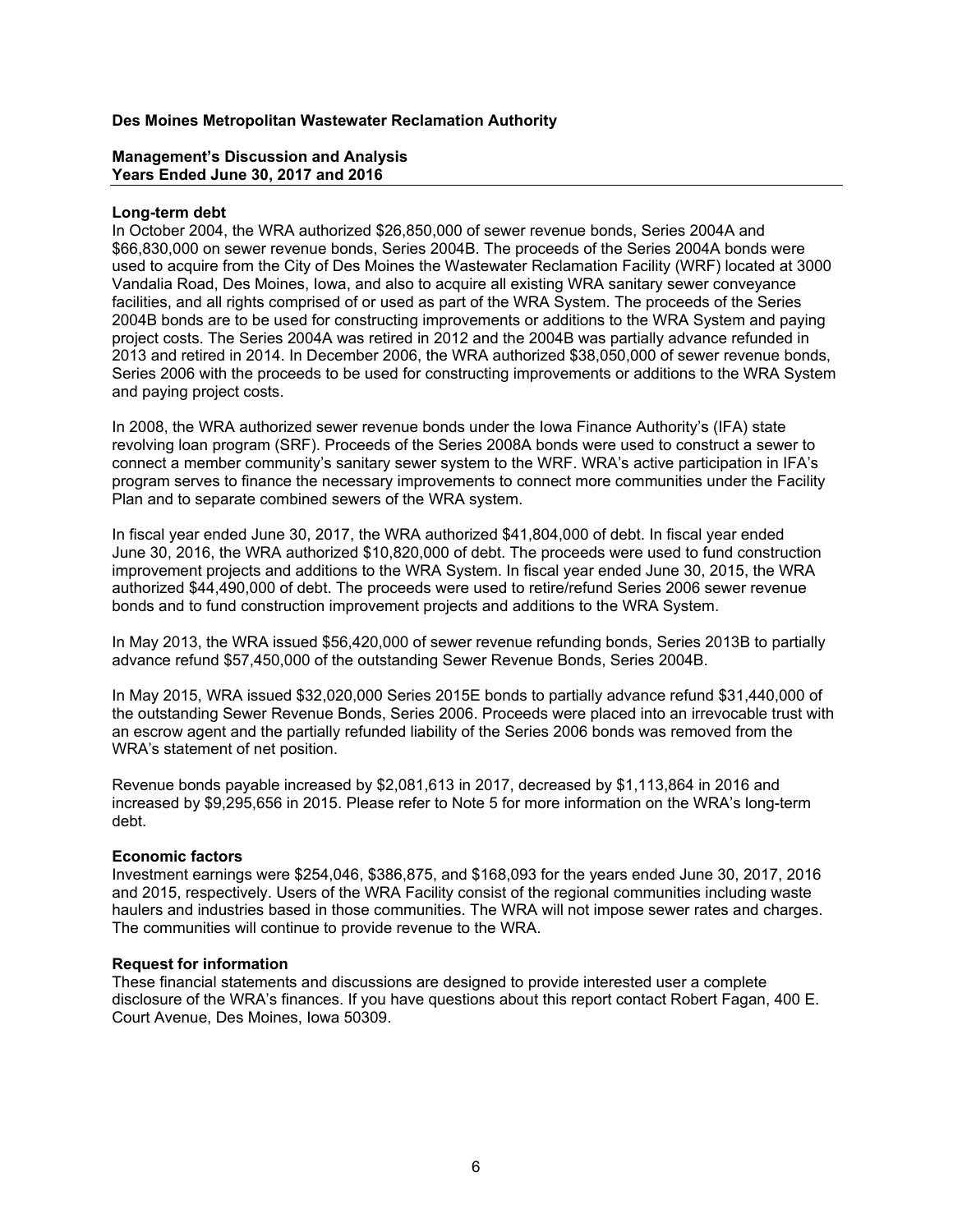**Statements of Net Position June 30, 2017 and 2016**

|                                                              | 2017             | 2016            |
|--------------------------------------------------------------|------------------|-----------------|
| Assets                                                       |                  |                 |
| Current assets:                                              |                  |                 |
| Unrestricted current assets:                                 |                  |                 |
| Cash and pooled cash                                         | \$<br>20,920,709 | 19,917,317<br>S |
| Accounts receivable, net                                     | 1,086,078        | 834,404         |
| Interest receivable                                          | 44,597           | 21,234          |
| Due from other governmental units                            | 4,856,032        | 4,959,171       |
| Prepaid expenses                                             | 417,128          | 435,073         |
| <b>Unrestricted current assets</b>                           | 27,324,544       | 26, 167, 199    |
| Restricted current assets:                                   |                  |                 |
| Cash and pooled cash investments                             | 1,680,206        | 6,148,523       |
| Investments                                                  | 18,656,862       | 14,072,790      |
| <b>Restricted current assets</b>                             | 20,337,068       | 20,221,313      |
| <b>Total current assets</b>                                  | 47,661,612       | 46,388,512      |
| Noncurrent assets:                                           |                  |                 |
| Restricted noncurrent assets:                                |                  |                 |
| Cash and pooled cash                                         | 5,091,210        | 5,555,320       |
| Investments                                                  | 12,691,722       | 6,953,367       |
| Capital assets:                                              |                  |                 |
| Land                                                         | 9,218,391        | 9,196,291       |
| Construction in progress                                     | 19,495,491       | 128,310,300     |
| Plant                                                        | 320, 351, 883    | 270,096,287     |
| Sewer system                                                 | 379,538,739      | 317,729,520     |
| Machinery and equipment                                      | 79,382,974       | 65,648,311      |
|                                                              | 807,987,478      | 790,980,709     |
| Less accumulated depreciation                                | 213,131,059      | 194,348,442     |
| Capital assets, net                                          | 594,856,419      | 596,632,267     |
| <b>Total noncurrent assets</b>                               | 612,639,351      | 609,140,954     |
| <b>Total assets</b>                                          | 660,300,963      | 655,529,466     |
| Deferred outflows of resources, deferred charge on refunding | 813,312          | 892,629         |

See notes to financial statements.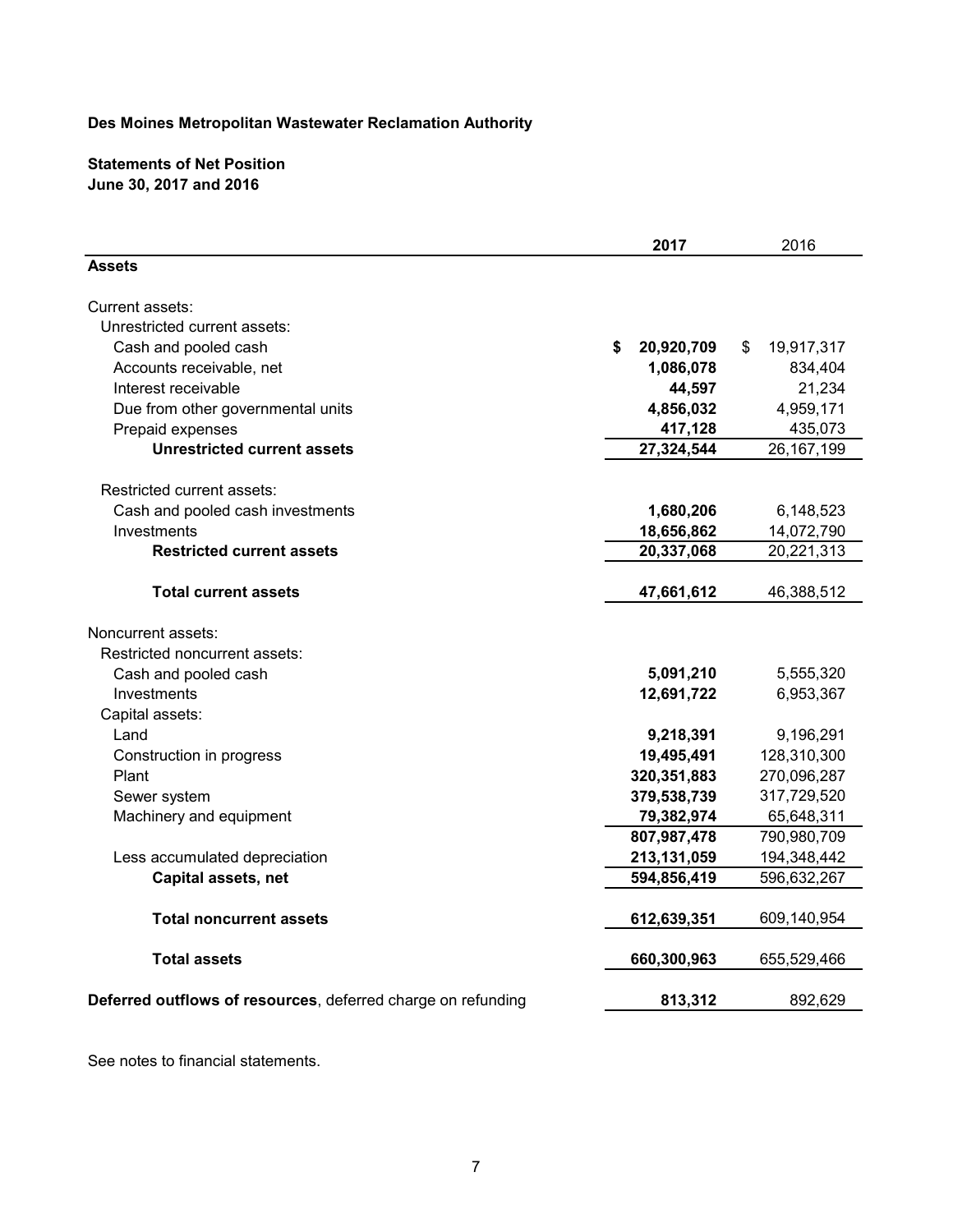|                                          | 2017          | 2016          |
|------------------------------------------|---------------|---------------|
| <b>Liabilities</b>                       |               |               |
| <b>Current liabilities:</b>              |               |               |
| Accounts payable                         | \$<br>909,366 | \$<br>499,156 |
| Accrued wages payable                    | 397,779       | 369,579       |
| Accrued employee benefits                | 685,696       | 438,183       |
| Contracts payable                        | 4,849,514     | 3,096,697     |
| Due to other governments                 |               | 134,517       |
| Revenue bonds payable                    | 13,008,760    | 11,351,000    |
| Accrued interest payable                 | 844,765       | 838,730       |
| <b>Total current liabilities</b>         | 20,695,880    | 16,727,862    |
| Noncurrent liabilities:                  |               |               |
| Accrued employee benefits                | 890,065       | 874,307       |
| Other postemployment benefits obligation | 377,648       | 361,368       |
| Revenue bonds payable                    | 339,240,719   | 338,816,866   |
| Unamortized bond premium                 | 3,383,173     | 3,716,536     |
| <b>Total noncurrent liabilities</b>      | 343,891,605   | 343,769,077   |
| <b>Total liabilities</b>                 | 364,587,485   | 360,496,939   |
| <b>Net position</b>                      |               |               |
| Net investment in capital assets         | 240,037,079   | 243,640,494   |
| Restricted:                              |               |               |
| Debt service                             | 28,582,436    | 28,479,682    |
| Capital projects                         | 9,537,564     | 4,258,318     |
| Unrestricted                             | 18,369,711    | 19,546,662    |
| <b>Total net position</b>                | 296,526,790   | \$295,925,156 |
|                                          |               |               |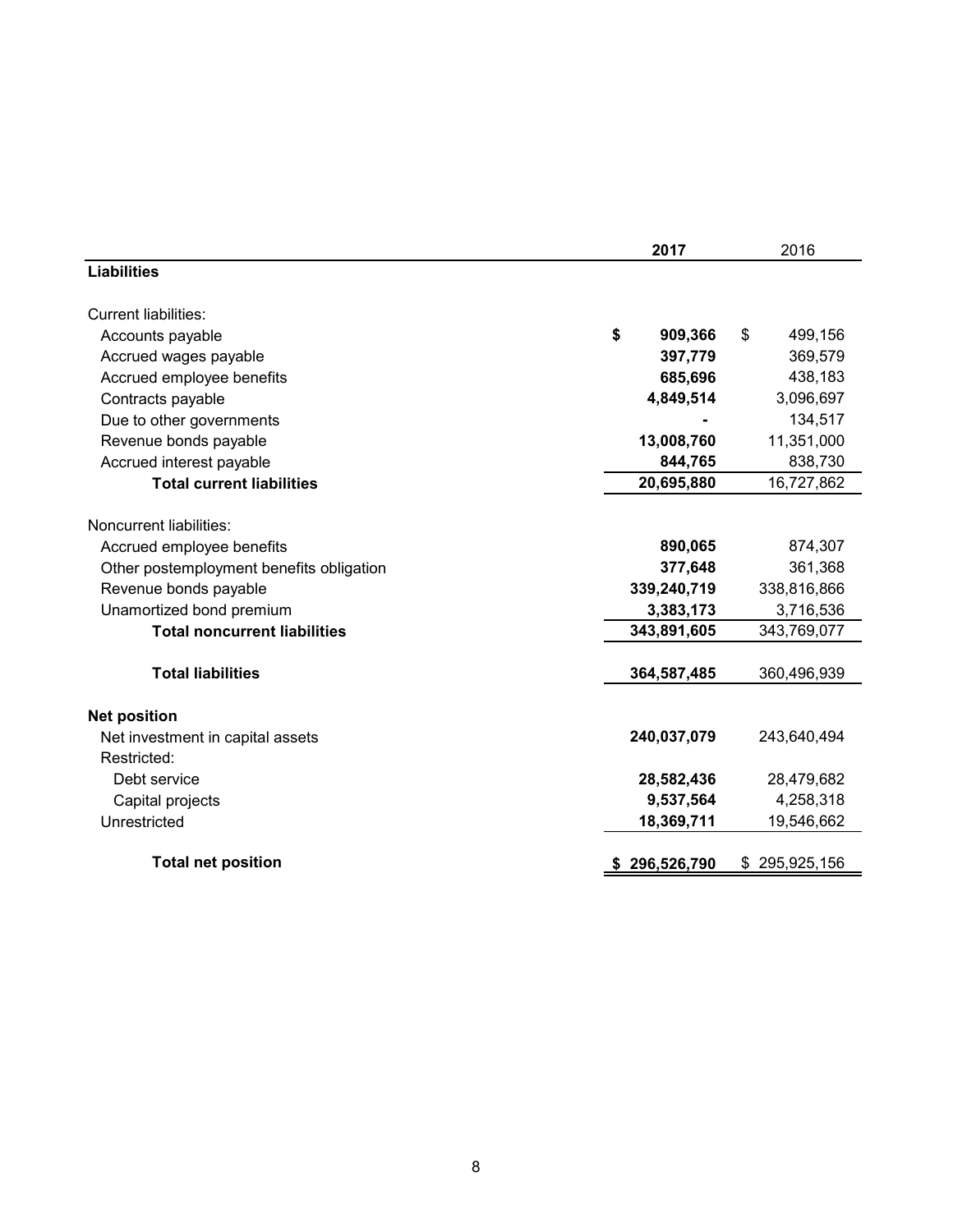## **Statements of Revenues, Expenses and Changes in Net Position Years Ended June 30, 2017 and 2016**

|                                                               | 2017          | 2016             |
|---------------------------------------------------------------|---------------|------------------|
| Operating revenues, charges for sales and services<br>\$      | 46,719,216    | \$<br>45,410,454 |
| Operating expenses:                                           |               |                  |
| Salary and personal services                                  | 10,197,431    | 10,011,808       |
| Contractual services                                          | 8,836,702     | 8,469,592        |
| Commodities                                                   | 2,426,611     | 2,319,071        |
| Depreciation                                                  | 20,305,956    | 16,947,442       |
| <b>Total operating expenses</b>                               | 41,766,700    | 37,747,913       |
| <b>Operating income</b>                                       | 4,952,516     | 7,662,541        |
| Nonoperating revenues (expenses):                             |               |                  |
| Sales tax                                                     | 3,809,344     | 5,996,430        |
| Investment earnings                                           | 255,609       | 386,875          |
| Amortization of bond premium and deferred charge on refunding | 254,046       | 264,798          |
| Gain (loss) on disposal of capital assets                     | (959, 745)    | 215,672          |
| Interest and bond issuance expense                            | (7,710,136)   | (6,945,157)      |
| <b>Total nonoperating (expenses)</b>                          | (4,350,882)   | (81, 382)        |
| Change in net position                                        | 601,634       | 7,581,159        |
| Net position, beginning of year                               | 295,925,156   | 288,343,997      |
| Net position, end of year                                     | \$296,526,790 | \$295,925,156    |

See notes to financial statements.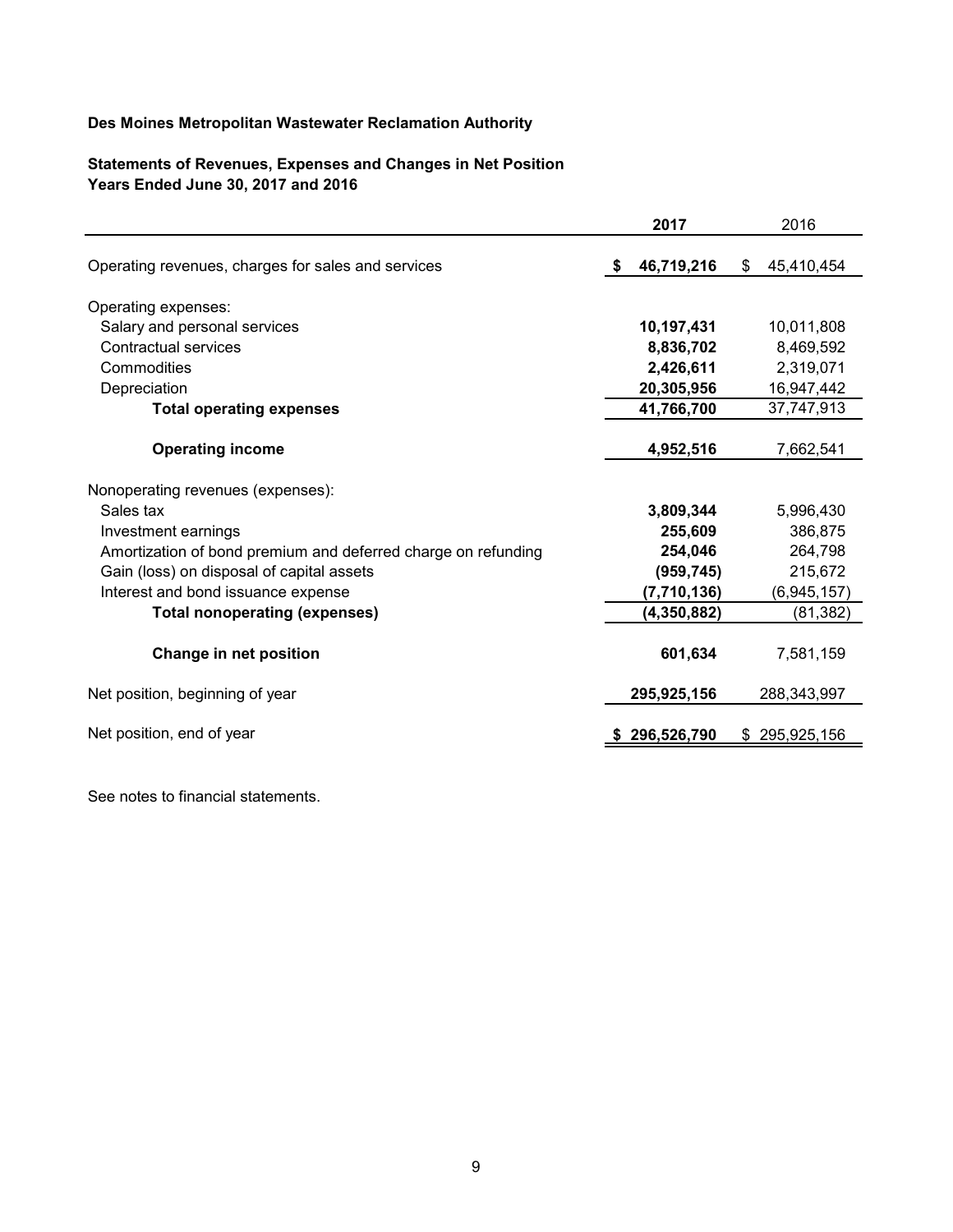## **Statements of Cash Flows Years Ended June 30, 2017 and 2016**

|                                                           | 2017             | 2016             |
|-----------------------------------------------------------|------------------|------------------|
| Cash flows from operating activities:                     |                  |                  |
| Receipts from users                                       | \$<br>46,463,201 | \$<br>46,995,117 |
| Payments to employees                                     | (9,889,681)      | (9,859,469)      |
| Payments to suppliers                                     | (10, 969, 675)   | (11,097,001)     |
| Net cash provided by operating activities                 | 25,603,845       | 26,038,647       |
| Cash flows from investing activities:                     |                  |                  |
| Investment earnings                                       | 399,074          | 255,545          |
| Purchase of investments                                   | (24, 595, 508)   | (14, 720, 848)   |
| Sales of investments                                      | 14,106,253       | 15,481,745       |
| Net cash provided by (used in) investing activities       | (10,090,181)     | 1,016,442        |
| Cash flows from capital and related financing activities: |                  |                  |
| Purchase of capital assets                                | (14, 530, 661)   | (8,022,775)      |
| Receipts from sale of capital assets                      | 41,750           | 354,006          |
| Receipts from SRF drawdowns                               | 13,586,575       | 12,328,571       |
| Sales tax payments received                               | 5,508,373        | 4,297,401        |
| Principal payments on revenue bonds                       | (13,096,511)     | (12,015,000)     |
| Interest payments on revenue bonds                        | (10, 793, 730)   | (11,048,331)     |
| Payment of bond issuance costs                            | (158, 495)       | (109, 754)       |
| Net cash used in capital and related                      |                  |                  |
| financing activities                                      | (19, 442, 699)   | (14, 215, 882)   |
| Increase (decrease) in cash and pooled cash               | (3,929,035)      | 12,839,207       |
| Cash and pooled cash, beginning of year                   | 31,621,160       | 18,781,953       |
| Cash and pooled cash, end of year                         | 27,692,125       | \$<br>31,621,160 |

(Continued)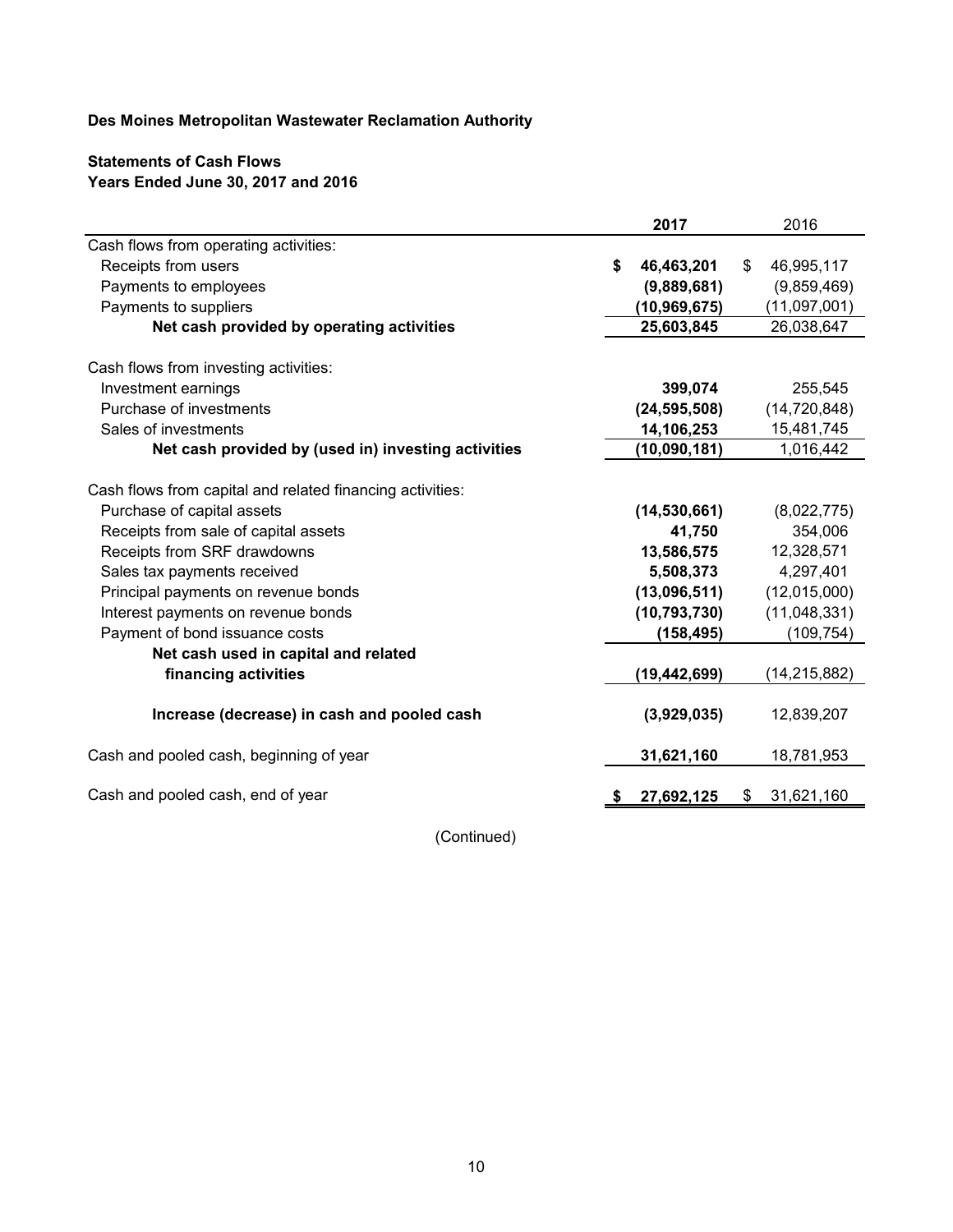## **Statements of Cash Flows (Continued) Years Ended June 30, 2017 and 2016**

|                                                                       |     | 2017       | 2016             |
|-----------------------------------------------------------------------|-----|------------|------------------|
| Reconciliation of operating income to net cash provided               |     |            |                  |
| by operating activities:                                              |     |            |                  |
| Operating income                                                      | \$  | 4,952,516  | \$<br>7,662,541  |
| Adjustments to reconcile operating income to net cash                 |     |            |                  |
| provided by operating activities:                                     |     |            |                  |
| Depreciation                                                          |     | 20,305,956 | 16,947,442       |
| (Increase) decrease in accounts receivable                            |     | (251, 674) | 56,434           |
| (Increase) decrease in due from other governmental units              |     | (4, 342)   | 1,528,229        |
| (Increase) in prepaid expenses                                        |     | 17,945     | (41, 491)        |
| Increase (decrease) in accounts payable and due to other              |     |            |                  |
| governments                                                           |     | 275,693    | (266, 847)       |
| Increase in accrued wages payable                                     |     | 28,200     | 88,434           |
| Increase (decrease) in accrued employee benefits                      |     | 263,271    | 48,326           |
| Increase in other postemployment benefits                             |     | 16,280     | 15,579           |
|                                                                       |     |            |                  |
| Net cash provided by operating activities                             |     | 25,603,845 | \$<br>26,038,647 |
|                                                                       |     |            |                  |
| Noncash investing activities, net appreciation (depreciation) in fair |     |            |                  |
| value of investments                                                  | - 5 | (166, 828) | \$<br>123,211    |
|                                                                       |     |            |                  |
| Noncash capital and related financing activities:                     |     |            |                  |
| Amounts in contracts payable for purchase of capital assets           |     | 4,849,514  | \$<br>3,096,697  |
|                                                                       |     |            |                  |
| Amounts in due from other governmental units for SRF draws            |     | 4,681,111  | \$<br>3,219,536  |
|                                                                       |     |            |                  |
| Amounts of interest expense capitalized to new assets                 | - 5 | 3,248,125  | \$<br>4,061,350  |
| Amounts in due from other governmental units for sales tax            | \$  |            | \$<br>1,699,029  |
|                                                                       |     |            |                  |

See notes to financial statements.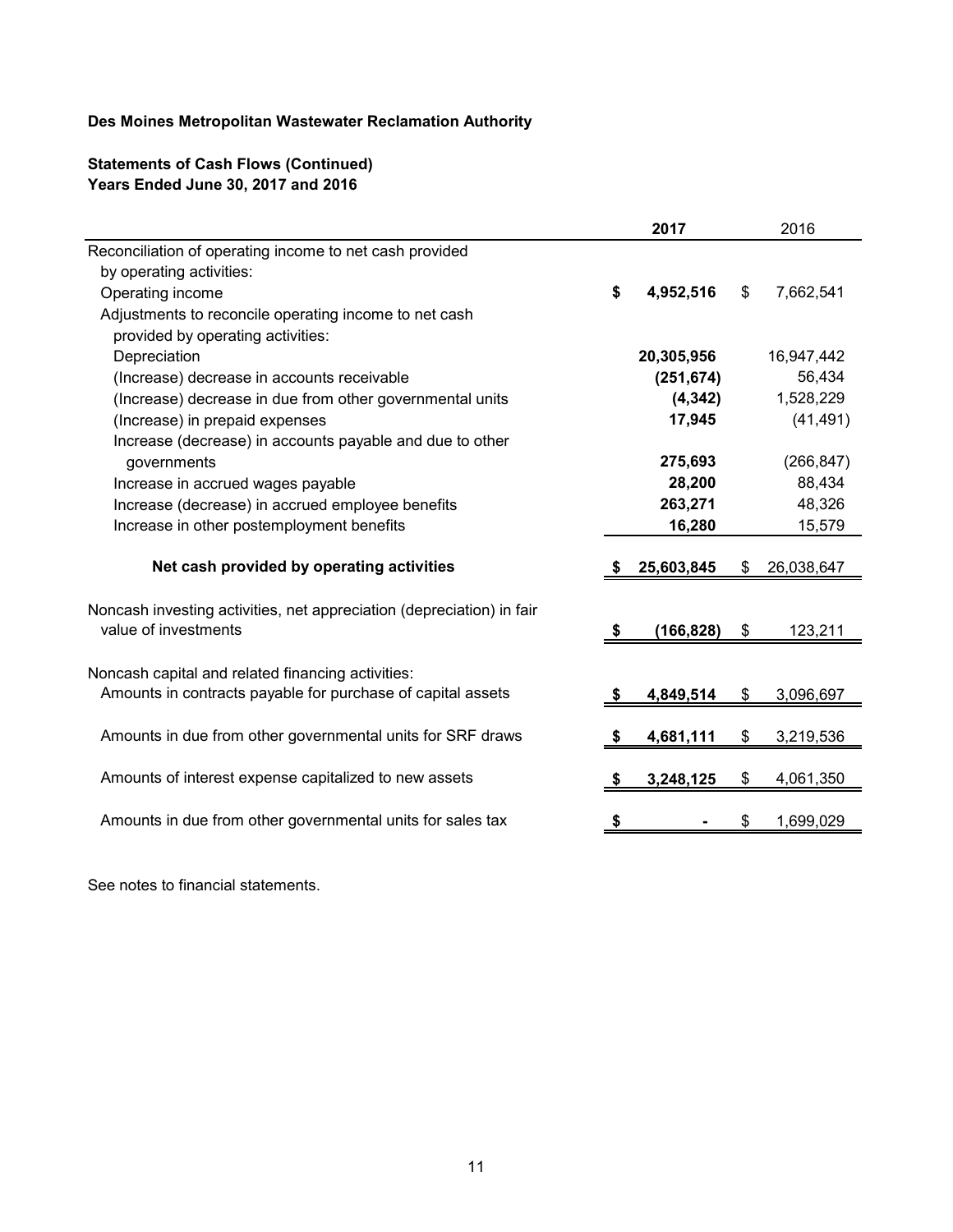## **Notes to Basic Financial Statements**

## **Note 1. Summary of Significant Accounting Policies and Related Matters**

**General:** The Des Moines Metropolitan Wastewater Reclamation Authority (WRA) is a separate legal entity with its own Board. A joint venture was formed in 1979 in accordance with the provisions of Chapter 28E of the Code of Iowa. The WRA has been established for the purposes of planning, constructing, operating and managing regional sanitary sewer facilities. On July 1, 2004, a 28E agreement was adopted which amended and restated the previous agreement, created a separate entity, and set forth provisions to carry the WRA beyond 2005 to June 30, 2054. Three communities have joined the WRA since 2004. Supplements to the WRA agreement admitted the City of Cumming effective July 1, 2006; the City of Waukee effective July 1, 2007; and the City of Polk City July 1, 2010.

In 2014, an updated 28E agreement was adopted: the second amended and restated WRA Agreement became effective on June 11, 2014. It extends the WRA to June 30, 2064. The WRA contains the following entities: the Iowa cities of Altoona, Ankeny, Bondurant, Clive, Cumming, Des Moines, Johnston, Norwalk, Pleasant Hill, Polk City, Waukee and West Des Moines; Urbandale Sanitary Sewer District; Urbandale-Windsor Heights Sanitary District, Greenfield Plaza/Hills of Coventry Sanitary District; the Iowa counties of Polk County and Warren County, (collectively referred to as the "participating communities"). Each participating community has one representative on the Board and additional representatives for each 25,000 population.

On July 1, 2004, the City of Des Moines, Iowa (Des Moines) was designated the "operating contractor". As operating contractor Des Moines operates, maintains and manages the Wastewater Reclamation Facility and the WRA System. The employees assigned to WRA are Des Moines employees. The 20-year contract between WRA and Des Moines terminates June 30, 2024.

The first amended and restated 28E agreement set forth a schedule to fund sewer improvements and construction through 2020 that would connect all participating communities except the three communities joining the WRA since 2004 to the WRA Facility at 3000 Vandalia Road and provided funding of plant improvements. Conveyance improvements included a diversion facility west of Norwalk for storage during high flow events and a separation facility west of the main WRA Facility for treatment during high flow events with a new main outfall to bring combined flows to this facility. The improvements were detailed in the WRA Facility Plan Update-2004.

Additionally, the second amended and restated 28E agreement sets forth a schedule through 2032 that allows additional flows from North to the WRA Facility by construction of an Eastside interceptor and improvements at the existing Westside interceptor. Improvements at the main WRA Facility are planned to meet new and continuing requirements of the operating permit and to increase plant capacity. These improvements are detailed in the WRA Facility Plan Update-2012. The second amended and restated 28E agreement revised the borrowing capacity of the WRA and allows all bonds authorized and issued by the Board to be scheduled to mature so that the aggregate principal amount of all revenue bonds payable on June 30 of each year does not exceed \$675 million.

**Reporting entity:** Accounting principles generally accepted in the United States of America require that the financial reporting entity include (1) the primary government, (2) organizations for which the primary government is financially accountable and (3) other organizations for which the significance of their relationship with the primary government are such that exclusion would cause the reporting entity's financial statements to be misleading or incomplete. The WRA is considered to be a primary government and there are no other organizations, agencies, boards, commissions or authorities which are required to be included in the financial reporting entity of the WRA.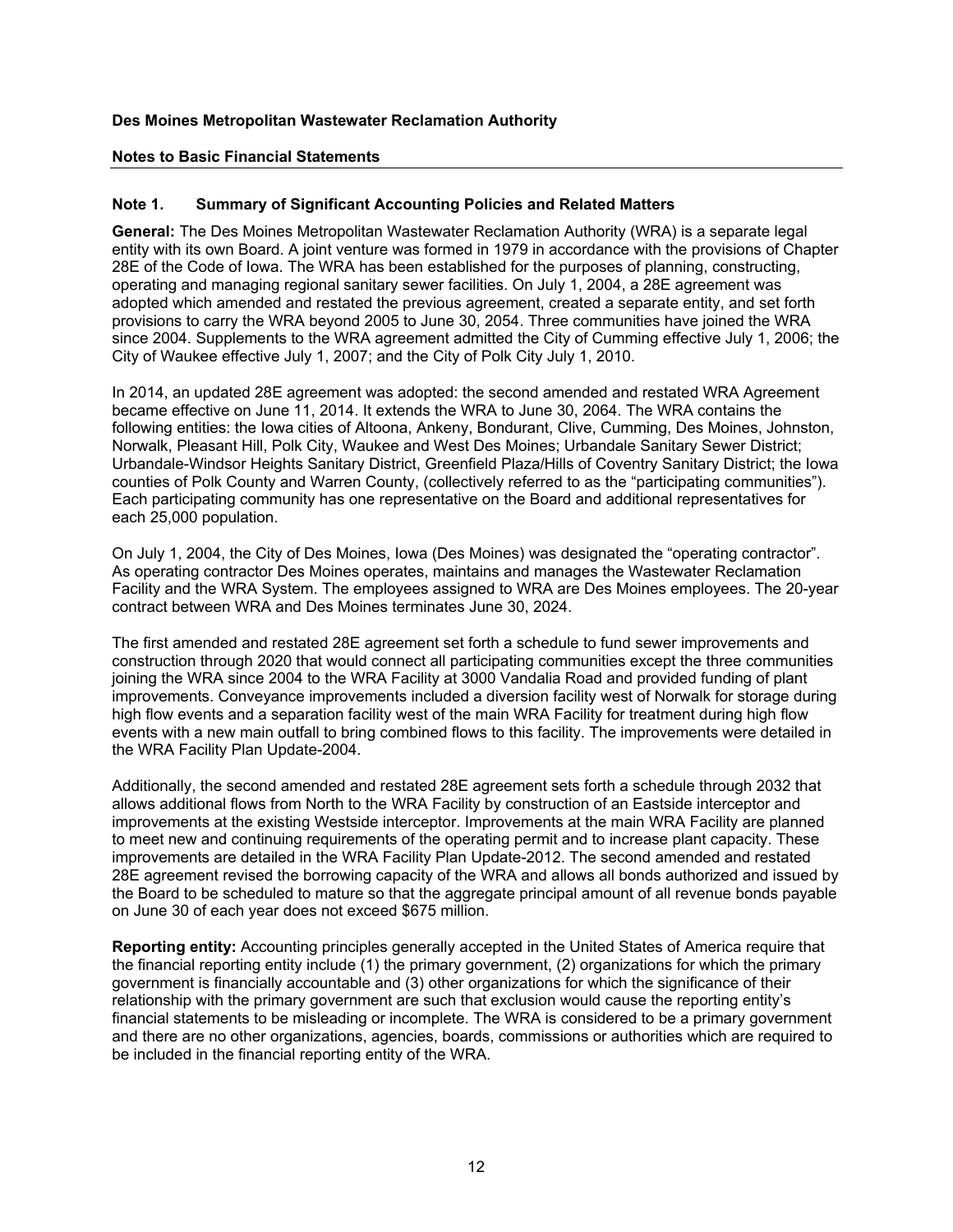### **Notes to Basic Financial Statements**

### **Note 1. Summary of Significant Accounting Policies and Related Matters (Continued)**

**Basis of presentation:** These financial statements have been prepared in conformity with the accounting principles generally accepted in the United States of America (GAAP) that apply to governmental units. The Governmental Accounting Standards Board (GASB) is the accepted standard-setting body for establishing governmental accounting and financial reporting principles.

The economic resources measurement focus and the accrual basis of accounting are used by WRA. Under this basis of accounting, assets, deferred outflows of resources, liabilities and deferred inflows of resources associated with the operation of WRA are included on the statement of net position. Revenues are recorded when earned which is when the service is provided and expenses are recorded at the time liabilities are incurred. Annually, WRA charges the participating communities for operations including maintenance and debt service in accordance with the 28E agreement, primarily based on budgeted wastewater reclamation facility flows. Sales taxes associated with the current fiscal period are all considered to be susceptible to accrual and so have been recognized as revenues of the current fiscal period.

*Operating and nonoperating revenues and expenses:* Operating revenues result from exchange transactions of WRA such as charges to participating communities. Operating revenue received from the major participating communities for the years ended June 30, 2017 and 2016 are as follows:

|                         | 2017 | 2016 |
|-------------------------|------|------|
|                         |      |      |
| City of Des Moines      | 34%  | 34%  |
| City of West Des Moines | 14   | 13   |
| City of Ankeny          | 14   | 14   |

Nonoperating revenues result from nonexchange transactions such as investment earnings. Expenses associated with operating WRA and providing services are considered operating.

*Cash and pooled cash:* WRA maintains deposits with Des Moines as the operating contractor, which invests these deposits on a short-term basis. Des Moines allocates investment income to WRA based upon Des Moines' rate of return on pooled cash and investments and WRA's average monthly deposits balance.

*Investments:* Des Moines purchases investments on behalf of WRA. The investments consist of U.S. Government Agency Securities and are valued at fair value as defined in Note 3.

*Accounts receivable:* WRA accrues unbilled revenues from commercial customers for industrial pretreatment services and from Fat, Oil, Grease (FOG) inspection fees based upon services rendered between the last billing date in the current year and year-end. An allowance account was established for uncollectible FOG inspection fees with annual increases computed as 10 percent of each year's fees. The balance in the allowance for doubtful accounts was approximately \$79,700 and \$82,500 at June 30, 2017 and 2016, respectively. \$(3,000) and approximately \$(700) was (recovered)/written off during the years ended June 30, 2017 and 2016, respectively.

*Due from other governments:* WRA accrues draws submitted under the state revolving loan program based upon service dates of the contract work performed. As of June 30, 2017 and 2016, the amount due from Iowa Finance Authority (SRF Program) was \$4,681,111 and \$3,219,536, respectively. WRA also accrues any unpaid balances from participating communities at year-end and sales tax revenues owed by the State of Iowa. As of June 30, 2017 and 2016, the amount due from the State of Iowa for sales tax was none and \$1,699,029, respectively.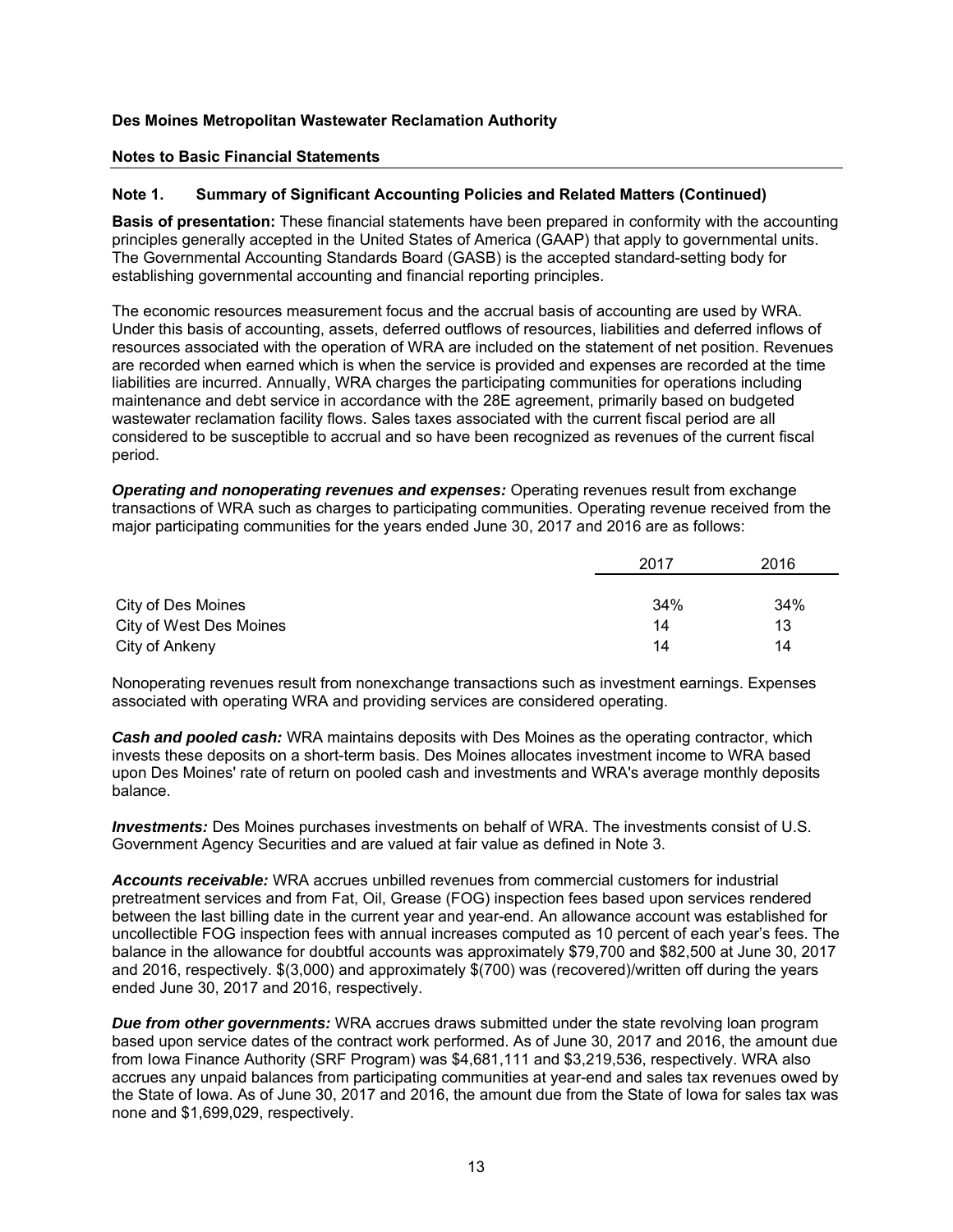#### **Notes to Basic Financial Statements**

### **Note 1. Summary of Significant Accounting Policies and Related Matters (Continued)**

*Prepaids:* Certain payments to vendors reflect costs applicable to future accounting periods and are recorded as prepaid expenses in the statement of net position.

*Restricted assets:* Restricted assets represent \$28,582,436 of required reserve funds as established by the debt agreement and \$9,537,564 of unspent sales tax funds restricted for future capital projects.

*Capital assets:* Land, plant and sewer systems are stated at cost. Depreciation has been provided using the straight-line method over the estimated useful lives of 3-50 years. The cost of repairs and maintenance is charged to expense when incurred. The cost of renewals or substantial improvements in excess of \$5,000 are capitalized. The cost and accumulated depreciation of assets disposed are deleted, with any gain or loss recorded in current operations. Interest cost associated with self-constructed assets is capitalized when significant to WRA. For fiscal years 2017 and 2016, \$3,248,125 and \$4,061,350 of interest costs were capitalized.

*Deferred outflows of resources:* In addition to assets, the statement of net position will sometimes report a separate section for deferred outflows of resources. This separate financial statement element, deferred outflows of resources, represents a consumption of net position that applies to a future period and so will not be recognized as an outflow of resources (expense) until then. WRA has one item that qualifies for reporting in this category, which is the deferred charge on refunding reported in the statement of net position. A deferred charge on refunding results from the difference in the carrying value of refunded debt and its reacquisition price. This amount is deferred and amortized over the shorter of the life of the refunded debt or refunding debt.

*Net position:* Net position represents the difference between assets plus deferred outflows of resources and liabilities plus deferred inflows of resources. Net investment in capital assets consists of capital assets, net of accumulated depreciation, reduced by any outstanding balances of any borrowings used for the acquisition, construction or improvement of those assets and adjusted for any deferred charges on refundings. Net investment in capital assets excludes unspent bond proceeds. There were no unspent bond proceeds as of June 30, 2017 or 2016. Net position is reported as restricted when there are limitations imposed on their use either through the enabling legislation or through external restrictions imposed by creditors, grantors or laws or regulations of other governments. Net position restricted through enabling legislation consists of unspent sales tax funds restricted for future capital projects totaling \$9,537,564 and \$4,258,318 as of June 30, 2017 and 2016, respectively. WRA first applies restricted resources when an expense is incurred for purposes for which both restricted and unrestricted net position are available.

*Use of estimates:* The preparation of the financial statements in conformity with accounting principles generally accepted in the United States of America requires management to make estimates and assumptions that affect the reported amounts of assets, deferred outflows of resources and liabilities in the financial statements and accompanying notes. Actual results may differ from those estimates.

*Compensated absences and deferred compensation plan:* Employees assigned to WRA are employees of Des Moines, the Operating Contractor. Wages and benefits are paid by WRA as a direct allocation. Employee benefits are provided under the policies of Des Moines. Under these policies, employees accumulate vacation and sick leave hours for subsequent use or for payment upon termination, death or retirement. If paid upon death or retirement, the total accumulated hours are paid at one-half of the then effective hourly rate for that employee, with a maximum of 750 hours per employee. These accumulations are recorded as expenses and accrued employee benefits in the fiscal year earned.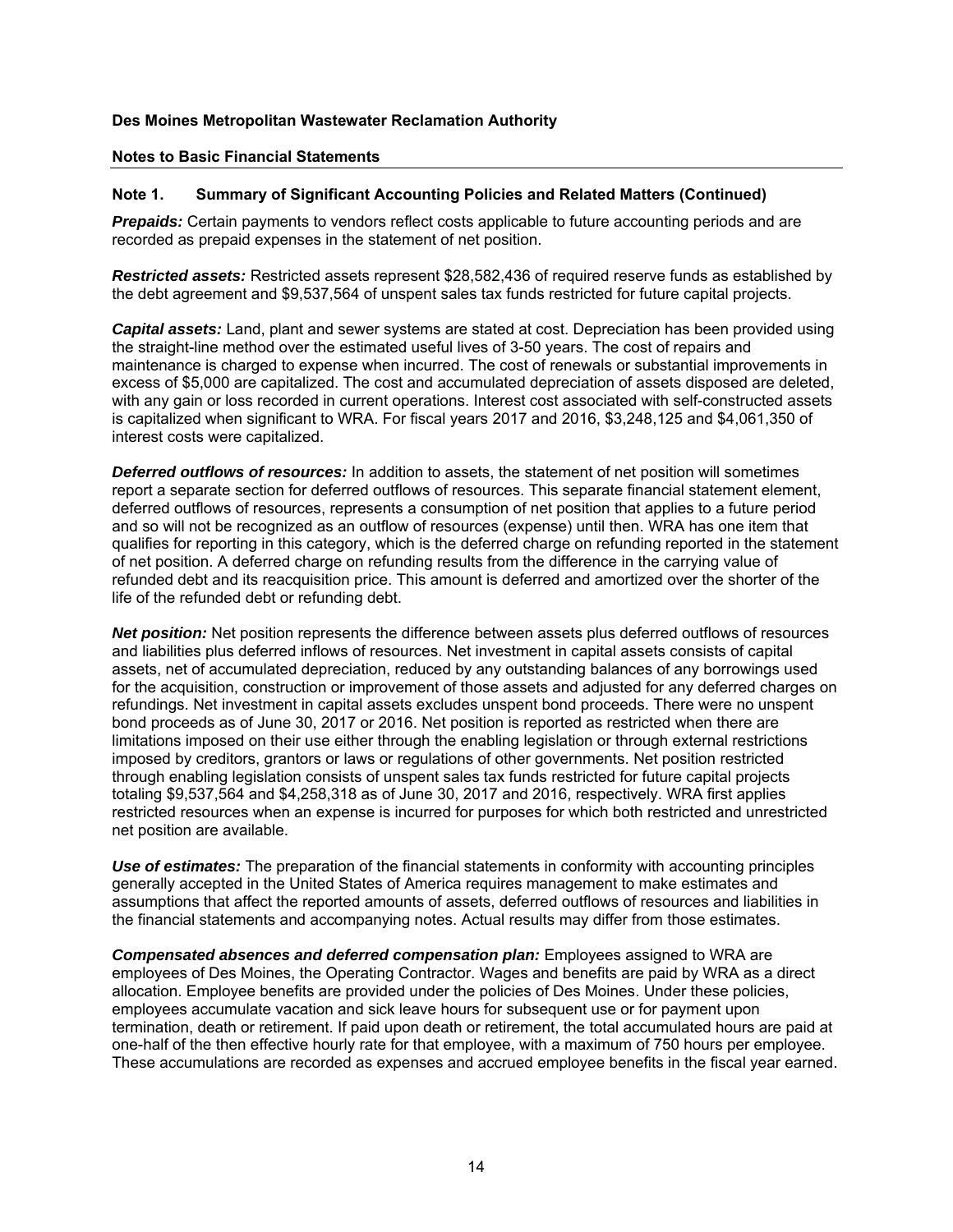## **Notes to Basic Financial Statements**

## **Note 1. Summary of Significant Accounting Policies and Related Matters (Continued)**

Employees working for WRA also participate in Des Moines' deferred compensation plan created in accordance with *Internal Revenue Code,* Section 457 and also Section 401(a). The Section 457 plan, available to all WRA employees, and the Section 401(a) plan, available only to the SPM employment group, permits them to defer a portion of their salary until future years. The deferred compensation is available to employees at termination, retirement, death, unforeseeable emergency, loan or via in-service contributions at age 70½. The WRA matches 100 percent of employee contributions up to 2.0 percent or 2.5 percent of the employee's salary, depending upon the governing employment agreement. Under the terms of the plan, WRA makes contributions to the plan equal to the employees' contributions; up to 4.5 percent for the employees referred to as supervisory, professional, and management (SPM); up to 2.5 percent for the employees of the Central Iowa Public Employee's Council (CIPEC); and up to 2 percent for the employees of the Municipal Employee's Association (MEA). In 2017 and 2016, WRA contributed approximately \$150,800 and \$154,600, respectively, to the plan.

*Due to other governments:* A liability is recorded in the statement of net position for amounts due to participating communities for sewer design and construction that arise from an expedited 28E agreement approved by WRA.

*Long-term obligations:* Long-term debt is recorded as a liability in the statement of net position. Bond premiums and discounts are deferred and amortized over the life of the bonds using the effective interest method. Bond issuance costs are expensed at the time of bond issuance.

## **Note 2. Related Party Transactions**

WRA shares certain expenses with Des Moines in accordance with the provisions of the WRA Operating Contract. WRA incurred wages and employee benefit costs in 2017 and 2016 of approximately \$10,197,400 and \$10,012,000, respectively, for employees working for WRA. During the years ended June 30, 2017 and 2016, WRA paid allocations of approximately \$1,406,500 (23 percent) and \$1,228,100 (23 percent), respectively, to Des Moines for shared expenses relating to pumping stations maintenance.

## **Note 3. Deposits and Investments**

As of June 30, 2017 and 2016, WRA had the following investments and maturities:

|                      | 2017 |                   |     |            |    |                            |            |           |
|----------------------|------|-------------------|-----|------------|----|----------------------------|------------|-----------|
|                      |      |                   |     | Less       |    | <b>Maturities in Years</b> | Investment |           |
| Security Description |      | <b>Fair Value</b> |     | than One   |    | $1 - 2$                    |            | $3 - 5$   |
| <b>FHLB</b>          | \$   | 11,943,094        | \$  | 2,961,643  | \$ | 8,981,451                  | \$         |           |
| Federal farm credit  |      | 11,231,368        |     | 6,243,688  |    | 4,987,680                  |            |           |
| <b>FNMA</b>          |      | 1,986,660         |     |            |    | 1,986,660                  |            |           |
| <b>FHLMC</b>         |      | 6,187,462         |     | 2,993,040  |    | 2,198,592                  |            | 995,830   |
| <b>Grand total</b>   |      | 31,348,584        | \$  | 12,198,371 | \$ | 18,154,383                 | \$         | 995,830   |
|                      | 2016 |                   |     |            |    |                            |            |           |
|                      |      |                   |     |            |    |                            | Investment |           |
|                      |      |                   |     | Less       |    | <b>Maturities in Years</b> |            |           |
| Security Description |      | <b>Fair Value</b> |     | than One   |    | $1 - 2$                    |            | $3 - 5$   |
| <b>FHLB</b>          | \$   | 10,192,153        | \$  | 5,009,440  | \$ | 2,983,440                  | \$         | 2,199,273 |
| Federal farm credit  |      | 9,328,634         |     |            |    | 6,293,324                  |            | 3,035,310 |
| <b>FHLMC</b>         |      | 1,505,370         |     | 1,505,370  |    |                            |            |           |
| Grand total          |      | 21,026,157        | \$. | 6,514,810  | \$ | 9,276,764                  | \$         | 5,234,583 |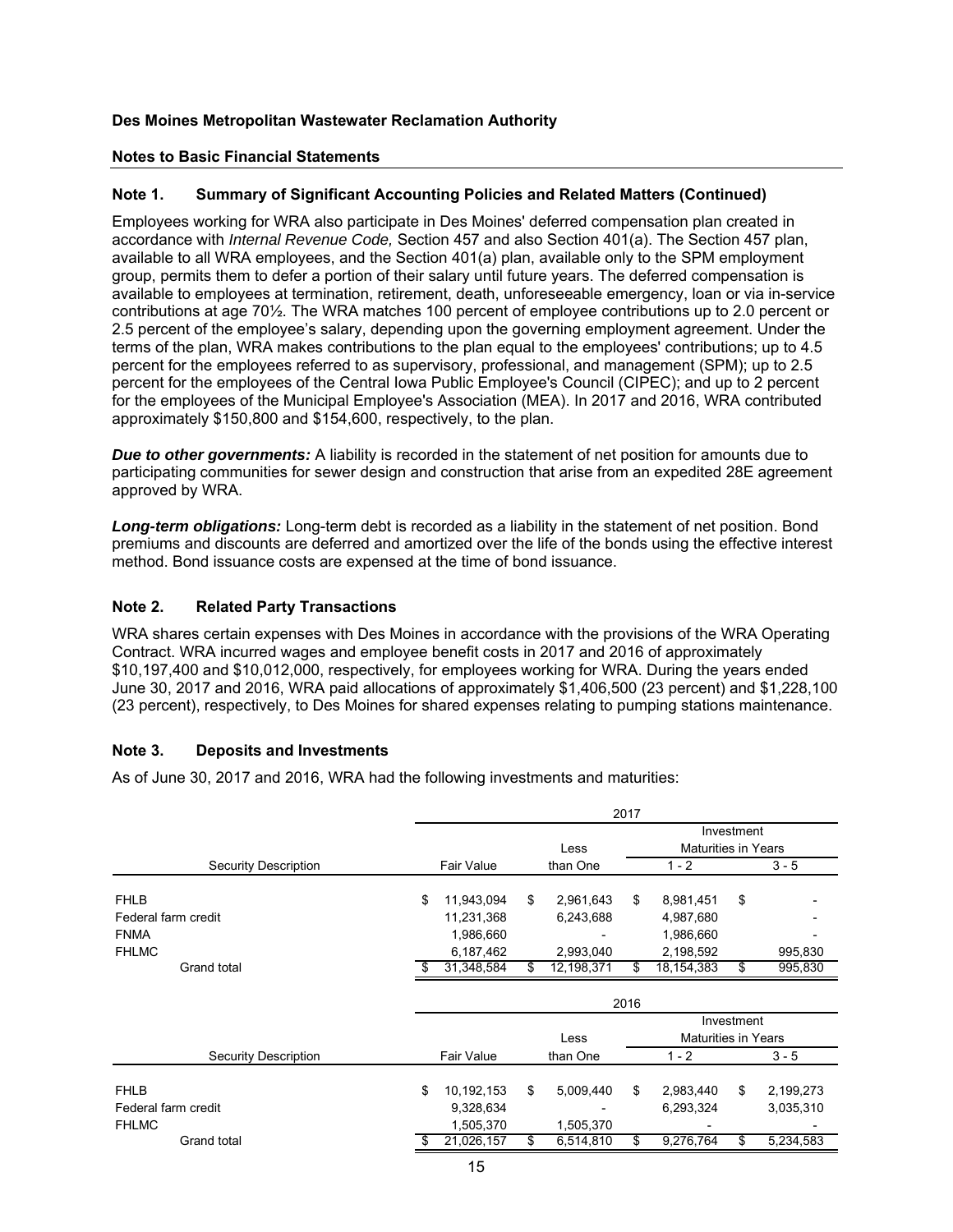### **Notes to Basic Financial Statements**

## **Note 3. Deposits and Investments (Continued)**

**Authorized investments:** WRA appointed the City Treasurer of Des Moines as the WRA Treasurer. The investment policy of WRA directs the funds to be invested in the same manner as Des Moines Funds are invested under the Des Moines investment policy. WRA is authorized by state statute to invest public funds in obligations of the United States government, its agencies and instrumentalities; certificates of deposit or other evidences of deposit at federally insured depository institutions approved by Des Moines and the Treasurer of the State of Iowa; prime eligible bankers acceptances; commercial paper rated P-1 by Moody's Commercial Paper Record and A-1 by Standard & Poor's Corporation with a maturity of 270 days; perfected repurchase agreements; certain registered open-end management investment companies; certain joint investment trusts; and warrants or improvement certificates of drainage districts.

**Interest rate risk:** Interest rate risk is the risk that changes in market interest rates will adversely affect the fair value of an investment. Generally, the longer the maturity of an investment the greater the sensitivity the fair value is to changes in market interest rates. In accordance with WRA's investment policy, WRA minimizes the interest rate risk of investments in the portfolio by structuring its investment portfolio so that investments mature to meet cash requirements for operations. The WRA investment policy defines operating funds as those funds that can be reasonably expended during a current budget year or within 15 months of receipt. Operating funds are limited to a maturity of 397 days. Non-operating funds are to be invested to coincide with the expected use of the funds. WRA's investment policy requires that nonoperating funds not exceed a five year maturity.

**Credit risk:** Generally, credit risk is the risk that an issuer of an investment will not fulfill its obligation to the holder of the investment. This is measured by the assignment of a rating by a nationally recognized statistical rating organization.

As of June 30, 2017, WRA's investments were rated as follows:

|                            |                      |         | Standard & |
|----------------------------|----------------------|---------|------------|
|                            | Security Description | Moody's | Poor's     |
|                            |                      |         |            |
| <b>Federal Farm Credit</b> |                      | Aaa     | AA+        |
| <b>FHLB</b>                |                      | Aaa     | AA+        |
| <b>FNMA</b>                |                      | Aaa     | AA+        |
| <b>FHLMC</b>               |                      | Aaa     | AA+        |

**Concentration of credit risk:** The WRA's investment policy seeks diversification to reduce overall portfolio risk while attaining market rates of return to enable the WRA to meet all anticipated cash requirements. The policy limits investments in order to avoid over-concentration in securities of a specific issuer. No more than 10 percent of the investment portfolio may be invested in commercial paper and no more than 50 percent of the investment portfolio is invested in securities of a single issuer. As of June 30, 2017, WRA had invested 38 percent in FHLB, 20 percent in FHLMC, 6 percent in FNMA and 36 percent Federal Farm Credit securities. As of June 30, 2016, WRA had invested 49 percent in FHLB, 7 percent in FHLMC and 44 percent Federal Farm Credit securities.

**Custodial credit risk:** Custodial credit risk for deposits is the risk that, in the event of the failure of a depository financial institution, a government will not be able to recover its deposits or will not be able to recover collateral securities that are in the possession of an outside party. The custodial credit risk for investments is the risk that, in the event of the failure of the counterparty (e.g. broker-dealer) to a transaction, a government will not be able to recover the value of its investment or collateral securities that are in the possession of another party. As of June 30, 2017 and 2016, WRA's deposits with financial institutions were entirely covered by the federal depository insurance or collateralized by the State Sinking Fund in accordance with Chapter 12c of the Code of Iowa.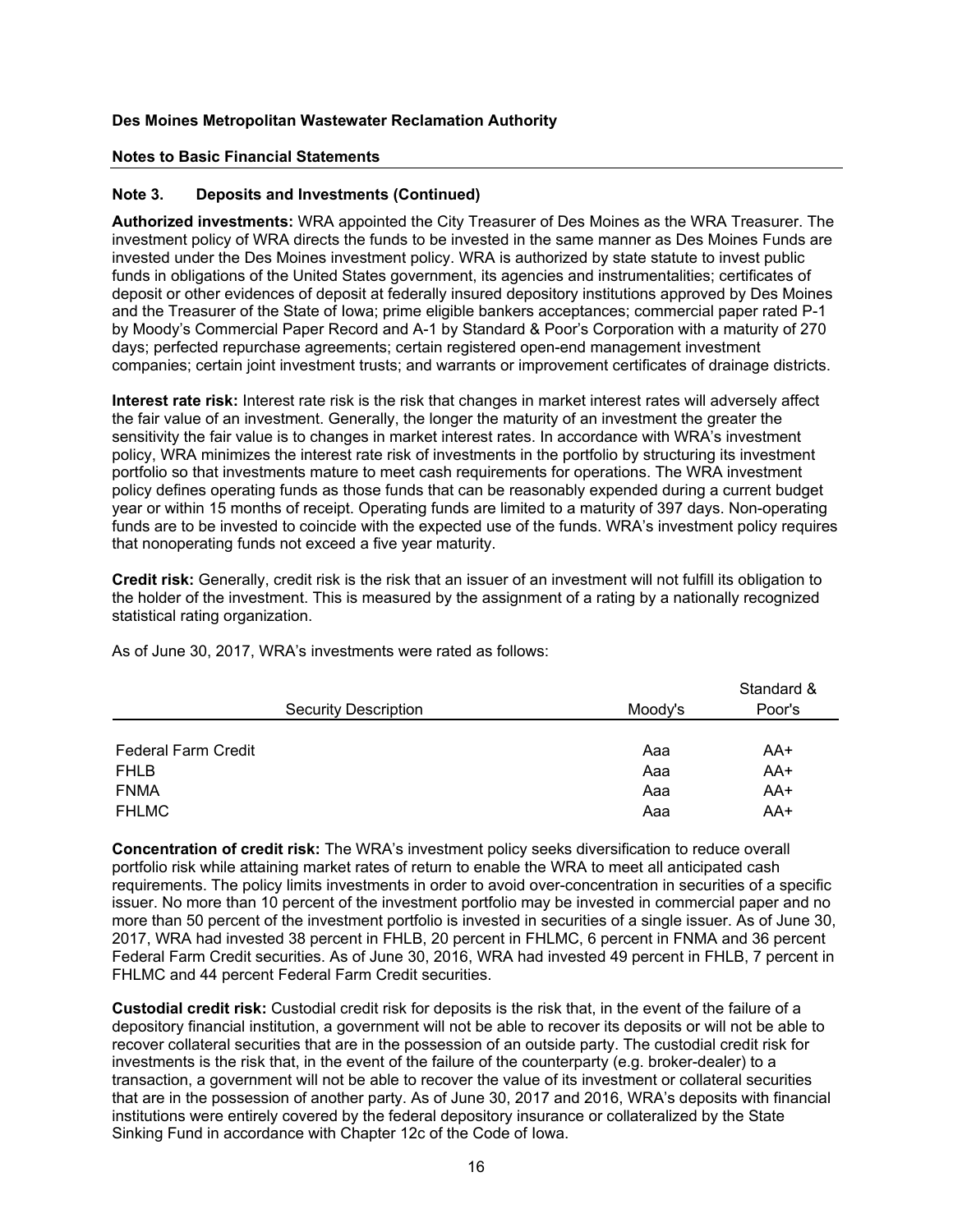#### **Notes to Basic Financial Statements**

## **Note 3. Deposits and Investments (Continued)**

As of June 30, 2017 and 2016, WRA's investments are unregistered and uninsured and held by the counter party's trust department or their agent in the name of WRA.

**Fair value:** Governmental Accounting Standards Board (GASB) Statement No. 72, *Fair Value Measurement and Application* provides guidance for determining a fair value measurement for financial reporting purposes.

The WRA uses the fair value hierarchy established by generally accepted accounting principles based on the valuation inputs used to measure the fair value of the asset. Fair value is the price that would be received to sell an asset or paid to transfer a liability in an orderly transaction between market participants at the measurement date. The fair value hierarchy categorizes the inputs to valuation techniques used to measure fair value into three levels. Level 1 inputs are quoted prices (unadjusted) for identical assets or liabilities in active markets that a government can access at the measurement date. Level 2 inputs are inputs—other than quoted prices included within Level 1—that are observable for an asset or liability, either directly or indirectly. Level 2 inputs include: a) quoted prices for similar assets or liabilities in active markets; b) quoted prices for identical or similar assets or liabilities in markets that are not active; and c) inputs other than quoted prices that are observable for the asset or liability, such as: (1) interest rates and yield curves observable at commonly quoted intervals; (2) implied volatilities and (3) credit spreads. Level 3 inputs are unobservable inputs for an asset or liability. The fair value hierarchy gives the highest priority to Level 1 inputs and the lowest priority to Level 3 inputs. If the fair value of an asset or a liability is measured using inputs from more than one level of the fair value hierarchy, the measurement is considered to be based on the lowest priority level input that is significant to the entire measurement.

|                             | 2017              |    |         |      |              |    |         |
|-----------------------------|-------------------|----|---------|------|--------------|----|---------|
| <b>Security Description</b> | <b>Fair Value</b> |    | Level 1 |      | Level 2      |    | Level 3 |
|                             |                   |    |         |      |              |    |         |
| <b>FHLB</b>                 | 11,943,094<br>\$  | \$ |         |      | \$11,943,094 | \$ |         |
| Federal farm credit         | 11,231,368        |    |         |      | 11,231,368   |    |         |
| <b>FNMA</b>                 | 1,986,660         |    |         |      | 1,986,660    |    |         |
| <b>FHLMC</b>                | 6,187,462         |    |         |      | 6,187,462    |    |         |
| Grand total                 | 31,348,584<br>-SS | \$ |         | \$   | 31,348,584   | \$ |         |
|                             |                   |    |         |      |              |    |         |
|                             |                   |    |         |      |              |    |         |
|                             |                   |    |         | 2016 |              |    |         |
| <b>Security Description</b> | <b>Fair Value</b> |    | Level 1 |      | Level 2      |    | Level 3 |
|                             |                   |    |         |      |              |    |         |
| <b>FHLB</b>                 | 10,192,153<br>\$  | \$ |         | \$   | 10,192,153   | \$ |         |
| Federal farm credit         | 9,328,634         |    |         |      | 9,328,634    |    |         |
| <b>FHLMC</b>                | 1,505,370         |    |         |      | 1,505,370    |    |         |

The WRA has the following recurring fair value measurements as of June 30, 2017:

The WRA level two investments are valued using inputs that are either directly or indirectly observable as of the reporting date and fair value can be determined through the use of models or other valuation methodologies. The WRA has no assets reported at fair value on a nonrecurring basis and no other investments meeting the fair value disclosure requirements of GASB Statement No. 72.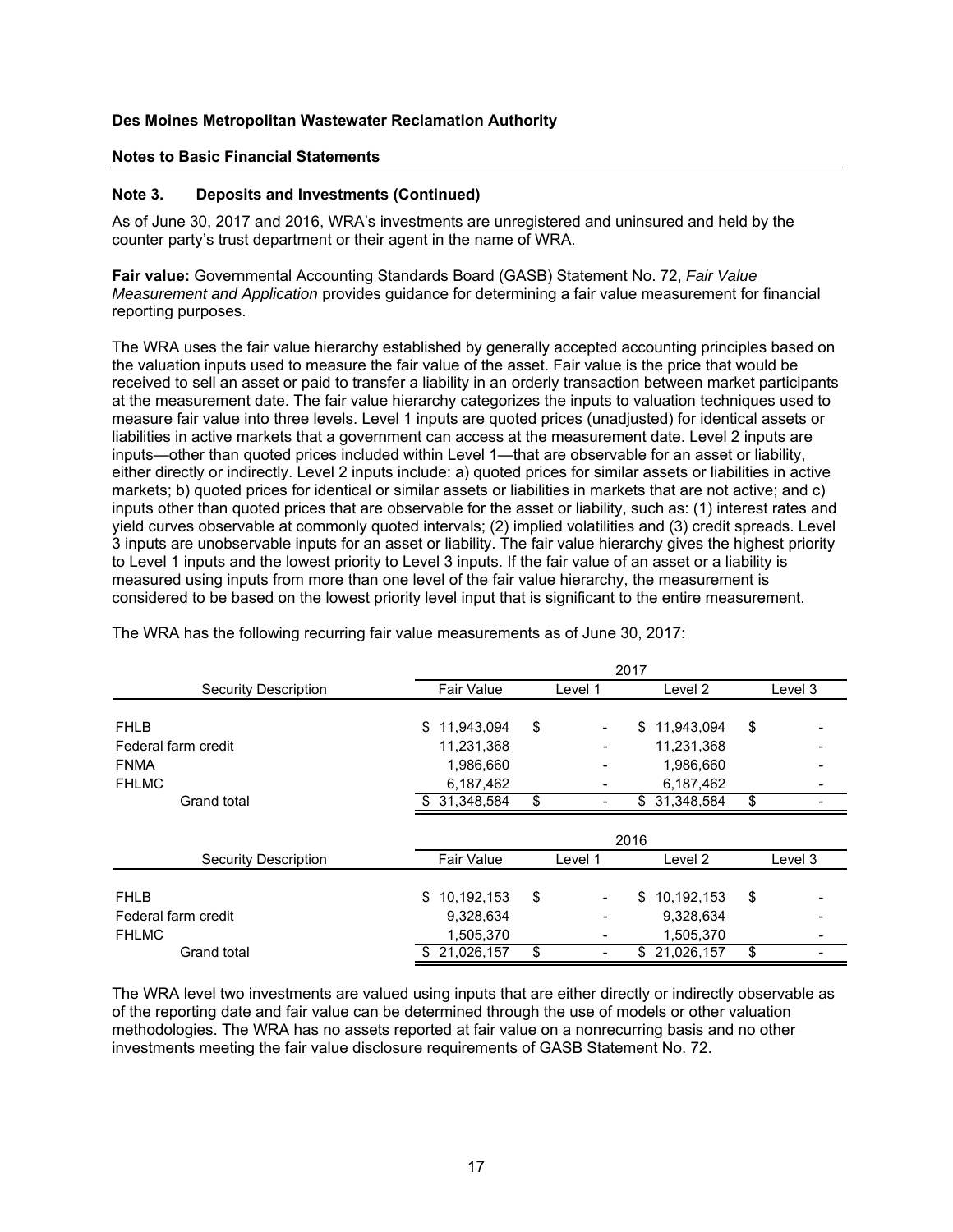## **Notes to Basic Financial Statements**

## **Note 4. Capital Assets**

The following tables show the changes in capital assets for the years ended June 30, 2017 and 2016:

|                                      |                            |                          | 2017                         |                            |
|--------------------------------------|----------------------------|--------------------------|------------------------------|----------------------------|
|                                      | Beginning                  | <b>Additions</b>         | <b>Retirements</b>           | Ending                     |
|                                      | <b>Balance</b>             | and Transfers            | and Transfers                | Balance                    |
| Nondepreciable capital assets:       |                            |                          |                              |                            |
| Land                                 | \$<br>9,196,291            | \$<br>22,100             | \$                           | \$<br>9,218,391            |
| Construction in progress             | 128,310,300                | 18,281,839               | (127,096,648)                | 19,495,491                 |
|                                      | 137,506,591                | 18,303,939               | (127,096,648)                | 28,713,882                 |
|                                      |                            |                          |                              |                            |
| Depreciable capital assets:          |                            |                          |                              |                            |
| Plant                                | 270,096,287                | 50,255,596               |                              | 320,351,883                |
| Sewer system                         | 317,729,520                | 61,809,219               |                              | 379,538,739                |
| Machinery and equipment              | 65,648,311                 | 16,259,497               | (2,524,834)                  | 79,382,974                 |
|                                      | 653,474,118                | 128,324,312              | (2,524,834)                  | 779,273,596                |
| Less accumulated depreciation:       |                            |                          |                              |                            |
| Plant                                | (101, 465, 077)            | (8,635,525)              |                              | (110, 100, 602)            |
| Sewer system                         | (62,007,174)               | (7, 123, 668)            |                              | (69, 130, 842)             |
| Machinery and equipment              | (30,876,191)               | (4,546,763)              | 1,523,339                    | (33,899,615)               |
|                                      | (194,348,442)              | (20,305,956)             | 1,523,339                    | (213,131,059)              |
|                                      |                            |                          |                              |                            |
| Net capital assets                   | 596,632,267                | \$126,322,295            | \$ (128,098,143)             | \$594,856,419              |
|                                      |                            |                          | 2016                         |                            |
|                                      | Beginning                  | <b>Additions</b>         | Retirements                  | Ending                     |
|                                      | <b>Balance</b>             | and Transfers            | and Transfers                | <b>Balance</b>             |
| Nondepreciable capital assets:       |                            |                          |                              |                            |
| Land                                 | \$<br>9,196,291            | \$                       | \$                           | \$<br>9,196,291            |
|                                      |                            |                          |                              |                            |
|                                      |                            |                          |                              |                            |
| Construction in progress             | 204,295,240                | 9,847,970                | (85, 832, 910)               | 128,310,300                |
|                                      | 213,491,531                | 9,847,970                | (85, 832, 910)               | 137,506,591                |
|                                      |                            |                          |                              |                            |
| Depreciable capital assets:<br>Plant |                            |                          |                              |                            |
|                                      | 237,387,328<br>279,440,939 | 32,708,959<br>38,447,081 | (158, 500)                   | 270,096,287<br>317,729,520 |
| Sewer system                         |                            |                          |                              |                            |
| Machinery and equipment              | 53,839,343<br>570,667,610  | 15,148,368<br>86,304,408 | (3,339,400)<br>(3, 497, 900) | 65,648,311<br>653,474,118  |
|                                      |                            |                          |                              |                            |
| Less accumulated depreciation:       |                            |                          |                              |                            |
| Plant                                | (94, 490, 412)             | (6,974,665)              |                              | (101, 465, 077)            |
| Sewer system                         | (55,906,410)               | (6, 124, 275)            | 23,511                       | (62,007,174)               |
| Machinery and equipment              | (30, 363, 744)             | (3,848,502)              | 3,336,055                    | (30, 876, 191)             |
|                                      | (180, 760, 566)            | (16,947,442)             | 3,359,566                    | (194,348,442)              |
| Net capital assets                   | 603,398,575<br>\$          | 79,204,936<br>\$         | (85, 971, 244)<br>\$         | \$596,632,267              |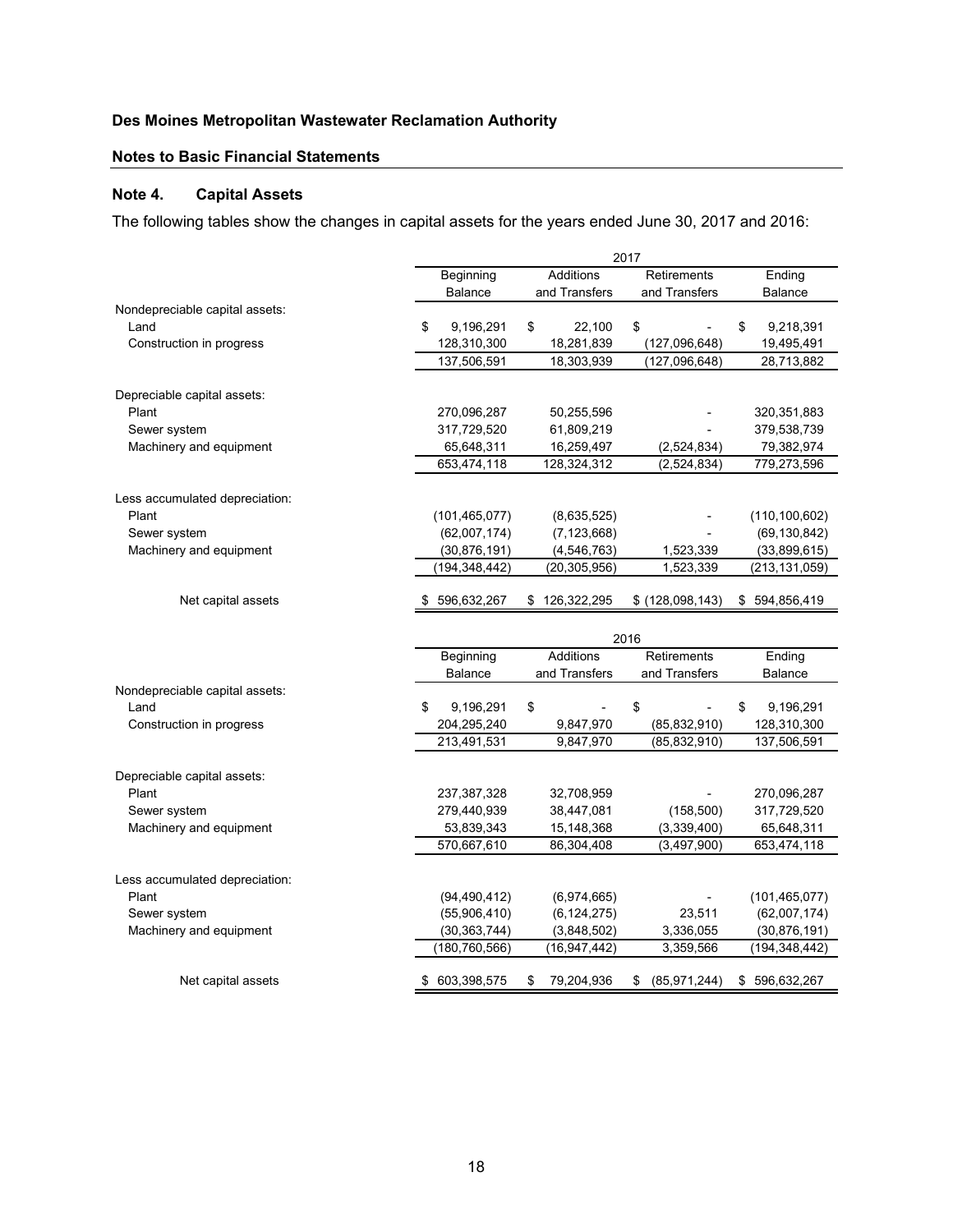#### **Notes to Basic Financial Statements**

#### **Note 5. Employee Benefits and Revenue Bonds**

The following tables show the changes in long-term debt and employee benefits for the years ended June 30, 2017 and 2016:

|                           |                |                |    |              |             | 2017           |    |                |            |            |  |
|---------------------------|----------------|----------------|----|--------------|-------------|----------------|----|----------------|------------|------------|--|
|                           | Beginning      |                |    |              | Ending      |                |    |                | Due Within |            |  |
|                           | <b>Balance</b> |                |    | Additions    | Retirements |                |    | <b>Balance</b> |            | One Year   |  |
| Revenue bonds:            |                |                |    |              |             |                |    |                |            |            |  |
| <b>SRF</b> loans          | \$             | 868.000        | \$ |              | \$          | (425,000)      | \$ | 443,000        | \$         | 443,000    |  |
| Series 2013B              |                | 52,405,000     |    |              |             | (1,815,000)    |    | 50,590,000     |            | 1,860,000  |  |
| Series 2015E              |                | 31,865,000     |    |              |             | (1,075,000)    |    | 30,790,000     |            | 1,125,000  |  |
| New SRF loans             |                | 261,693,839    |    | 13,967,763   |             | (8, 102, 487)  |    | 267,559,115    |            | 8,342,000  |  |
| Subordinate SRF           |                | 3,336,027      |    | 1,210,361    |             | (1,679,024)    |    | 2,867,364      |            | 1,238,760  |  |
| Add premiums              |                | 3,716,536      |    |              |             | (333, 363)     |    | 3,383,173      |            |            |  |
| Total revenue             |                |                |    |              |             |                |    |                |            |            |  |
| bonds, net                |                | 353,884,402    |    | 15, 178, 124 |             | (13, 429, 874) |    | 355,632,652    |            | 13,008,760 |  |
| Accrued employee benefits |                | 1,312,490      |    | 1,010,100    |             | (746, 830)     |    | 1,575,760      |            | 685,696    |  |
| Total                     |                | 355,196,892    | \$ | 16,188,224   | \$          | (14, 176, 704) | \$ | 357,208,412    | \$         | 13,694,456 |  |
|                           |                |                |    |              |             |                |    |                |            |            |  |
|                           |                |                |    |              |             | 2016           |    |                |            |            |  |
|                           |                | Beginning      |    |              |             |                |    | Ending         |            | Due Within |  |
|                           |                | <b>Balance</b> |    | Additions    | Retirements |                |    | <b>Balance</b> | One Year   |            |  |
| Revenue bonds:            |                |                |    |              |             |                |    |                |            |            |  |
| SRF loans                 | \$             | 2,105,000      | \$ |              | \$          | (1,237,000)    | \$ | 868,000        | \$         | 425,000    |  |
| Series 2006               |                | 935,000        |    |              |             | (935,000)      |    |                |            |            |  |
| Series 2013B              |                | 54,170,000     |    |              |             | (1,765,000)    |    | 52,405,000     |            | 1,815,000  |  |
| Series 2015E              |                | 32,020,000     |    |              |             | (155,000)      |    | 31,865,000     |            | 1,075,000  |  |
| New SRF loans             |                | 261,043,826    |    | 8,573,013    |             | (7,923,000)    |    | 261,693,839    |            | 8,036,000  |  |
| Subordinate SRF           |                | 1,007,904      |    | 2,328,123    |             |                |    | 3,336,027      |            |            |  |
| Add premiums              |                | 4,063,121      |    |              |             | (346, 585)     |    | 3,716,536      |            |            |  |
| Total revenue             |                |                |    |              |             |                |    |                |            |            |  |
| bonds, net                |                | 355,344,851    |    | 10,901,136   |             | (12, 361, 585) |    | 353,884,402    |            | 11,351,000 |  |
| Accrued employee benefits |                | 1,264,164      |    | 1,337,340    |             | (1,289,014)    |    | 1,312,490      |            | 438,183    |  |
| Total                     |                | \$ 356,609,015 | \$ | 12,238,476   | \$          | (13,650,599)   | \$ | 355,196,892    | \$         | 11,789,183 |  |

**Revenue bonds:** All senior revenue bonds require principal and interest payments annually each June 1st based on amortization schedules approved by the WRA Board when debt is authorized. Subordinate debt has no principal payment scheduled but will be refunded by issuing senior debt for the same construction project. Principal payments for bonds in the SRF program begin after construction is completed and the project is accepted by the WRA Board.

In December 2006, the WRA issued \$38,050,000 Series 2006 bonds for construction projects. The Series 2006 bonds were partially refunded in 2015 with the issuance of the Series 2015E bonds. The remaining balance was paid off during fiscal year ending June 30, 2016.

In May 2013, WRA issued \$56,420,000 Series 2013B bonds with interest rates ranging from 2 percent to 4 percent to partially advance refund \$57,450,000 of the outstanding Sewer Revenue Bonds, Series 2004B.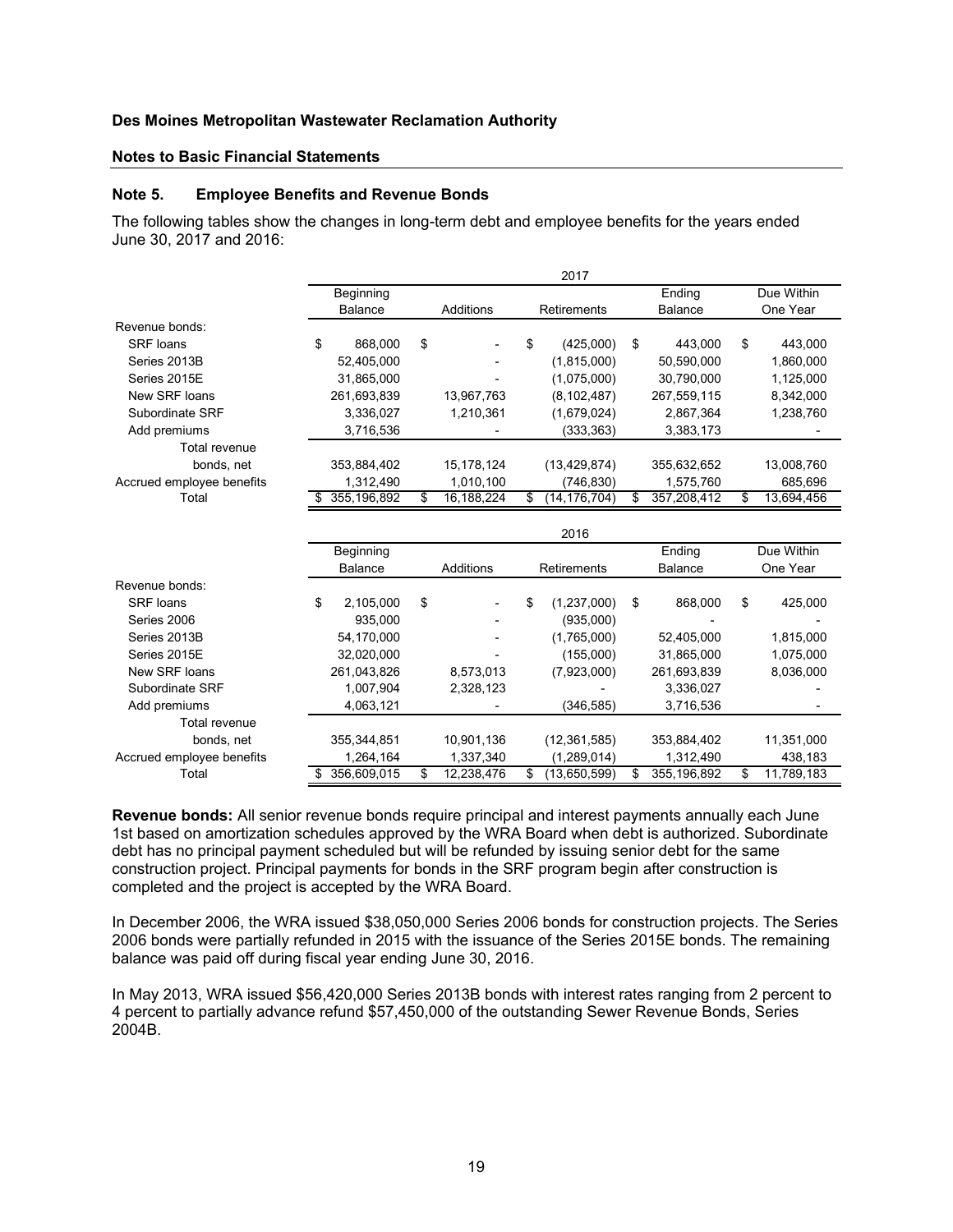### **Notes to Basic Financial Statements**

## **Note 5. Employee Benefits and Revenue Bonds (Continued)**

In May 2015, WRA issued \$32,020,000 Series 2015E bonds with interest rates ranging from 2.25 percent to 5 percent to partially advance refund \$31,440,000 of the outstanding Sewer Revenue Bonds, Series 2006. Proceeds were placed into an irrevocable trust with an escrow agent and the partially refunded liability of the Series 2006 bonds was removed from the WRA's statement of net position.

In February 2008, WRA issued bonds under the Iowa Finance Authority state revolving loan program (SRF) to finance various construction projects. Each bond series under the state revolving loan program is issued for specific projects with repayments scheduled over the life of the asset or up to thirty years. WRA draws the proceeds as needed for the projects with principal payments on the bonds beginning after completion of the construction.

Bonds issued during the years ended June 30, 2017 and June 30, 2016 totaled \$15,178,124 and \$8,573,013, respectively. During fiscal years 2017 and 2016, WRA also issued \$1,937,033 and \$2,328,123, respectively, subordinate bonds under the SRF planning and design program scheduled to be refunded into a permanent loan after July 1, 2017. The interim loan and disbursement agreement with Iowa Finance Authority for the subordinate bonds state these are noninterest bearing until they are refunded into a permanent loan.

The state revolving loans require WRA to produce and maintain net revenues at a level not less than 100 percent of the amount of principal and interest on the revenue bonds. In addition, the revenue bonds require that monies be deposited into various restricted reserve accounts and that these deposits be used only for the payment of principal and interest on the related bonds when due or for other purposes as set forth in the bond agreement. The deposits in these restricted reserve accounts total \$28,590,374 and \$28,479,682 as of June 30, 2017 and 2016, respectively.

Included within the SRF loans are \$2,000,000 Series 2010 C1 bonds, which are Build America Bonds, issued in June 2010. The WRA has elected to receive future payments from the federal government to offset the 3 percent interest. The payments are equal to 35 percent of the interest paid; the net interest rate is 1.95 percent.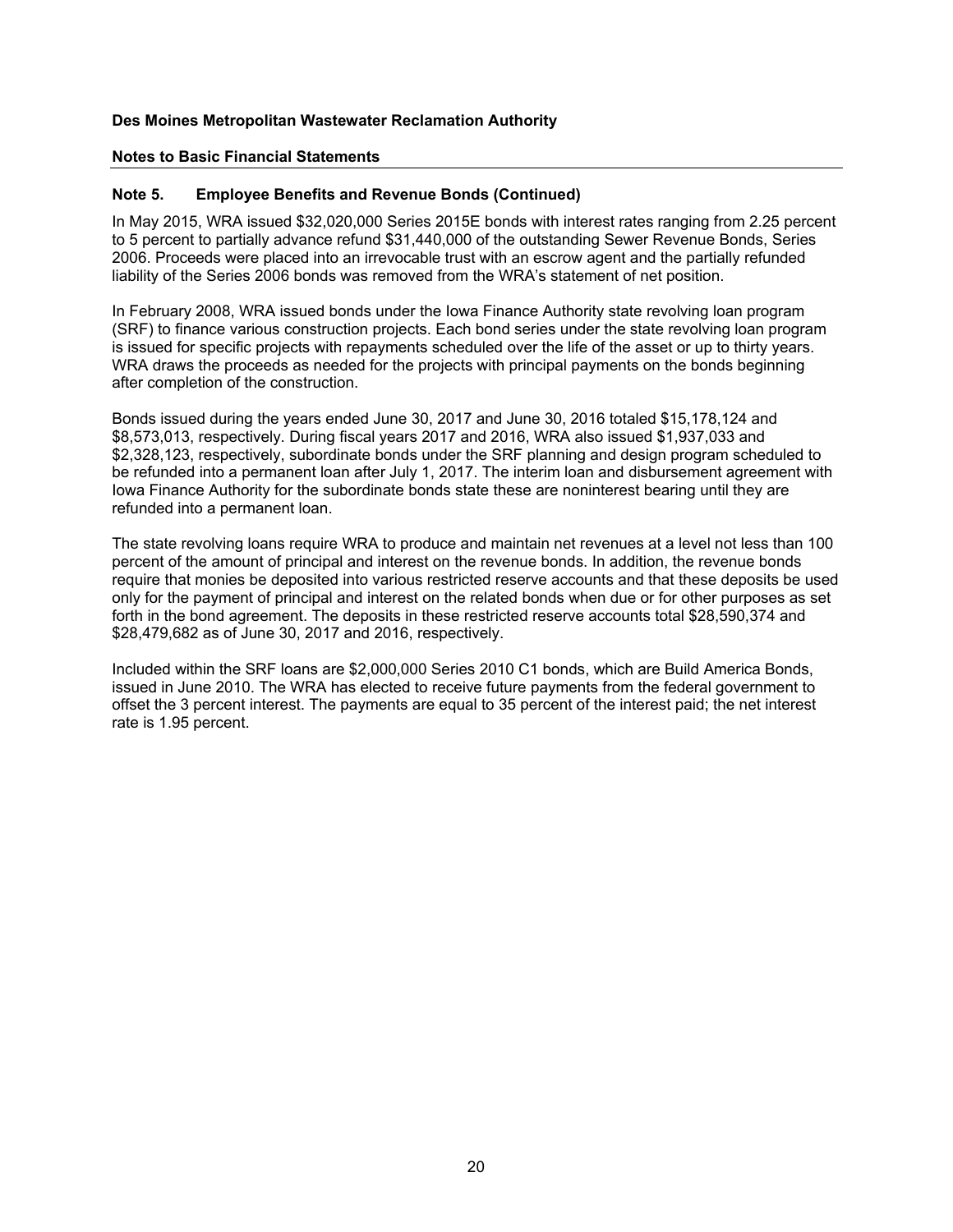## **Notes to Basic Financial Statements**

## **Note 5. Employee Benefits and Revenue Bonds (Continued)**

The following tables show the detail of revenue bonds payable.

|                   |                           |                  | 2017             |                   |                                     |                                        |
|-------------------|---------------------------|------------------|------------------|-------------------|-------------------------------------|----------------------------------------|
| Series            | Date Issued<br>or Assumed | Amount<br>Issued | Maturity<br>Date | Interest<br>Rates | New SRF Only<br><b>Amount Drawn</b> | Amount<br>Outstanding<br>June 30, 2017 |
| SRF <sub>7</sub>  | 12/1/2004                 | $\star$          | 6/1/2018         | 3                 | N/A                                 | \$<br>443,000                          |
| 2008 A            | 6/4/2008                  | \$<br>16,520,000 | 6/1/2039         | 3                 | \$<br>16,520,000                    | 13,721,000                             |
| 2008 <sub>B</sub> | 6/4/2008                  | 6,575,000        | 6/1/2039         | 3                 | 6,575,000                           | 5,459,000                              |
| 2008 D            | 6/4/2008                  | 2,650,000        | 6/1/2038         | 3                 | 2,332,000                           | 2,122,000                              |
| 2009 B            | 3/18/2009                 | 8,400,000        | 6/1/2039         | 3                 | 8,400,000                           | 7,020,000                              |
| 2009 C            | 7/5/2009                  | 9,200,000        | 6/1/2039         | 3                 | 9,200,000                           | 7,688,000                              |
| 2010 A            | 5/12/2010                 | 8,500,000        | 6/1/2040         | 3                 | 8,500,000                           | 7,322,000                              |
| 2010 B            | 5/12/2010                 | 7,000,000        | 6/1/2040         | 3                 | 7,000,000                           | 6,029,000                              |
| 2010 C1           | 6/30/2010                 | 2,000,000        | 6/1/2032         | 3                 | 2,000,000                           | 1,995,000                              |
| 2010 C2           | 6/30/2010                 | 21,500,000       | 6/1/2032         | 3                 | 21,384,582                          | 16,839,583                             |
| 2011 A            | 5/25/2011                 | 60,000,000       | 6/1/2042         | 3                 | 60,000,000                          | 54,642,000                             |
| 2011 B            | 3/23/2011                 | 16,000,000       | 6/1/2041         | 3                 | 15,890,000                          | 14,073,000                             |
| 2011 C            | 5/25/2011                 | 9,600,000        | 6/1/2041         | 3                 | 9,600,000                           | 8,509,000                              |
| 2011 D            | 12/2/2011                 | 15,470,000       | 6/1/2043         | 3                 | 15,232,126                          | 14,348,860                             |
| 2012 B            | 5/16/2012                 | 2,772,000        | 6/1/2042         | 3                 | 2,772,000                           | 2,523,000                              |
| 2012 C            | 5/16/2012                 | 18,000,000       | 6/1/2043         | 3                 | 18,000,000                          | 16,813,000                             |
| 2012 D            | 5/16/2012                 | 7,000,000        | 6/1/2042         | 3                 | 7,000,000                           | 6,373,000                              |
| 2012 E            | 11/16/2012                | 12,300,000       | 6/1/2043         | 2.75              | 12,192,473                          | 11,350,474                             |
| 2012 F            | 11/16/2012                | 1,428,000        | 6/1/2043         | 2.75              | 1,428,000                           | 1,329,000                              |
| 2012 G            | 11/16/2012                | 24,200,000       | 6/1/2044         | 2.75              | 24,200,000                          | 22,991,000                             |
| 2013 A            | 4/5/2013                  | 7,700,000        | 6/1/2043         | 2.75              | 7,700,000                           | 7,240,000                              |
| 2013 B            | 5/2/2013                  | 56,420,000       | 6/1/2034         | $2$ to $4$        | N/A                                 | 50,590,000                             |
| 2014 A            | 3/7/2014                  | 1,800,000        | 6/1/2034         | 1.75              | 1,800,000                           | 1,574,000                              |
| 2014 C            | 3/7/2014                  | 5,400,000        | 6/1/2034         | 1.75              | 4,785,880                           | 4,307,880                              |
| 2014 D            | 3/7/2014                  | 6,000,000        | 6/1/2034         | 1.75              | 6,000,000                           | 5,468,000                              |
| 2015A             | 1/30/2015                 | 9,300,000        | 6/1/2035         | 1.75              | 8,252,287                           | 8,406,587                              |
| 2015B             | 1/30/2015                 | 370,000          | 6/1/2034         | 1.75              | 370,000                             | 318,000                                |
| 2015C             | 1/30/2015                 | 1,600,000        | 6/1/2035         | 1.75              | 1,600,000                           | 1,603,000                              |
| 2015D             | 1/30/2015                 | 3,000,000        | 1/30/2018        | $\mathbf 0$       | 2,601,776                           | 1,238,759                              |
| 2015E             | 5/11/2015                 | 32,020,000       | 6/1/2036         | 2.25 to 5         | N/A                                 | 30,790,000                             |
| 2016A             | 2/5/2016                  | 8,000,000        | 6/1/2035         | 1.75              | 5,618,408                           | 5,746,048                              |
| 2016E             | 12/16/2016                | 660,000          | 6/1/2036         | 1.75              | 630,904                             | 578,904                                |
| 2016F             | 12/16/2016                | 40,000,000       | 6/1/2048         | 2.75              | 11,169,779                          | 11,168,779                             |
| 2016B             | 4/1/2016                  | 1,000,000        | 4/1/2019         | $\mathbf 0$       | 1,000,000                           | 703,031                                |
| 2016C             | 4/1/2016                  | 750,000          | 4/1/2019         | 0                 | 750,000                             | 738,541                                |
| 2016D             | 10/28/2016                | 220,000          | 10/28/2019       | $\mathbf 0$       | 187,033                             | 187,033                                |
|                   |                           |                  |                  |                   | <b>Balance due</b>                  | 352,249,479                            |

| Amount due within one year      | 13.008.760     |
|---------------------------------|----------------|
| Long-term revenue bonds payable | \$ 339,240,719 |

\* Series SRF 7 was assumed from the City of Des Moines.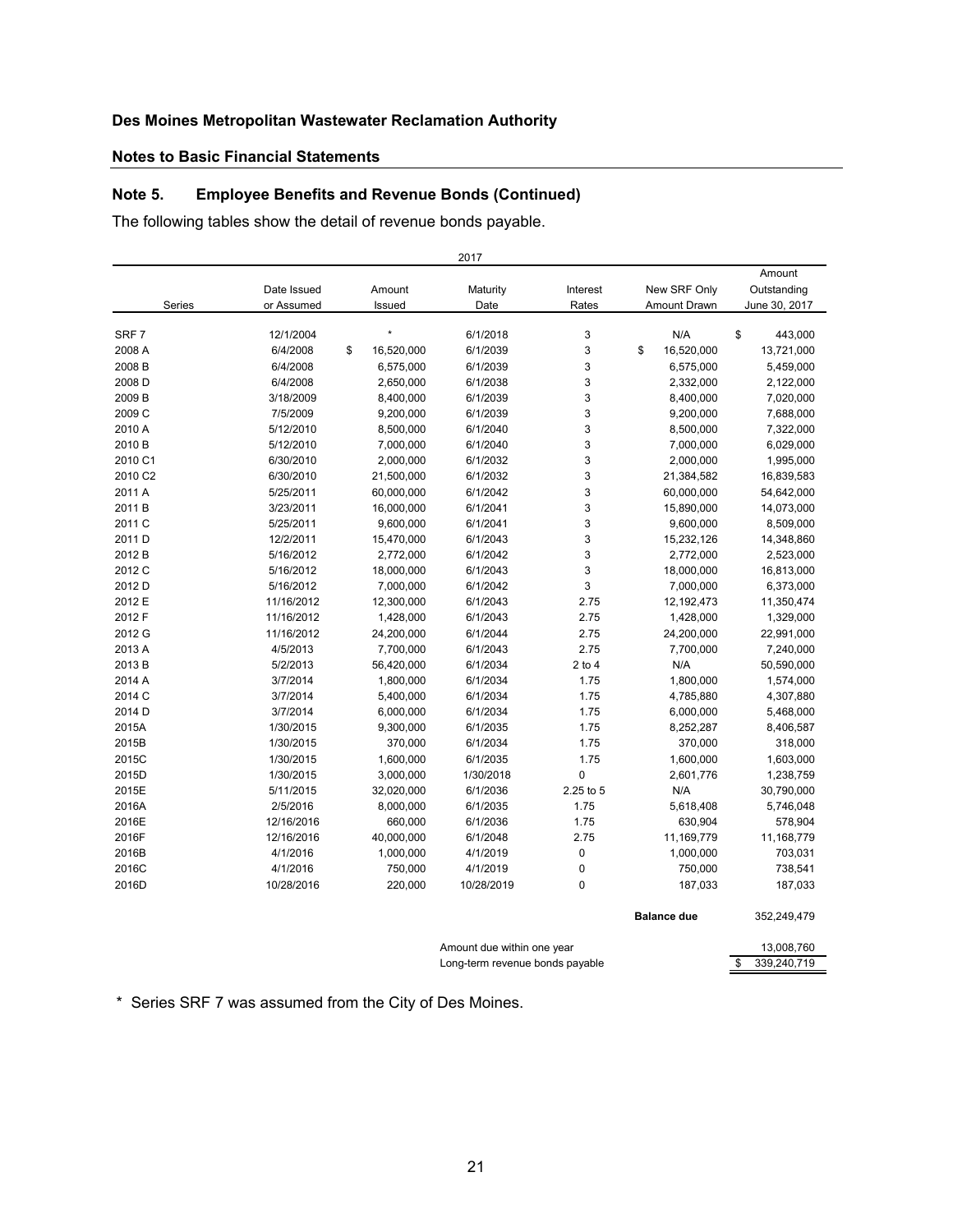## **Notes to Basic Financial Statements**

## **Note 5. Employee Benefits and Revenue Bonds (Continued)**

The outstanding revenue bonds mature as follows:

|              |                  | Principal<br>Interest |             |  |
|--------------|------------------|-----------------------|-------------|--|
| Fiscal year: |                  |                       |             |  |
| 2018         | \$               | \$<br>13,008,760      | 10,465,694  |  |
| 2019         |                  | 13.971.571            | 10.130.049  |  |
| 2020         |                  | 13,385,033            | 9,782,849   |  |
| 2021         |                  | 13,874,000            | 9,419,984   |  |
| 2022         |                  | 14,290,000            | 9,048,072   |  |
| 2023 - 2027  |                  | 78,025,000            | 39,287,783  |  |
| 2028 - 2032  |                  | 86,743,410            | 28,330,306  |  |
| 2033 - 2037  |                  | 67,622,371            | 15,476,785  |  |
| 2038 - 2042  |                  | 46,494,000            | 5,875,310   |  |
| 2043 - 2045  |                  | 4.835.334             | 482,375     |  |
|              | 352.249.479<br>S | \$                    | 138.299.207 |  |

## **Note 6. Commitments and Contingencies**

**Construction contracts:** WRA has signed construction contracts with remaining commitments of approximately \$23,670,400 as of June 30, 2017. Commitments on construction projects are funded primarily by state revolving loan program funds.

**Litigation:** WRA is subject to litigation in the normal course of operations. Management does not expect a material adverse outcome as a result of these actions.

## **Note 7. Risk Management**

The WRA system is exposed to various risks of loss related to torts, theft of, damage to and destruction of assets; errors and omissions, and natural disasters. WRA carries commercial insurance for general liability claims. Settled claims did not exceed commercial coverage in the past three years.

Des Moines is self-insured for medical benefits. WRA makes monthly contributions to Des Moines' Self Insurance Fund for medical claims based on a budgeted per-member amount. Any unpaid claims, or incurred but not reported claims, are a liability of Des Moines' Insurance Fund.

## **Note 8. Retirement System**

As a direct allocation from Des Moines, WRA contributes the current required contributions as stated in the operating contractor agreement for the employees working for WRA related to the Iowa Public Employees' Retirement System (IPERS). IPERS is a cost-sharing multiple-employer defined benefit pension plan administered by the State of Iowa. IPERS provides retirement and death benefits, which are established by State statute to plan members and beneficiaries. IPERS issues a publicly available financial report that includes financial statements and required supplementary information. The report may be obtained by writing to IPERS, P.O. Box 9117, Des Moines, Iowa 50306-9117.

Plan members for the years ended June 30, 2017 and 2016 were required to contribute 5.95 percent of their annual covered salary and Des Moines was required to contribute 8.93 percent of annual payroll for the years ended June 30, 2017 and 2016. Contribution requirements are established by State statute. The WRA's direct allocation of the contribution to IPERS for the years ended June 30, 2017, 2016, and 2015 were approximately \$624,200, \$612,000 and \$595,000, respectively, equal to the required contributions for each year.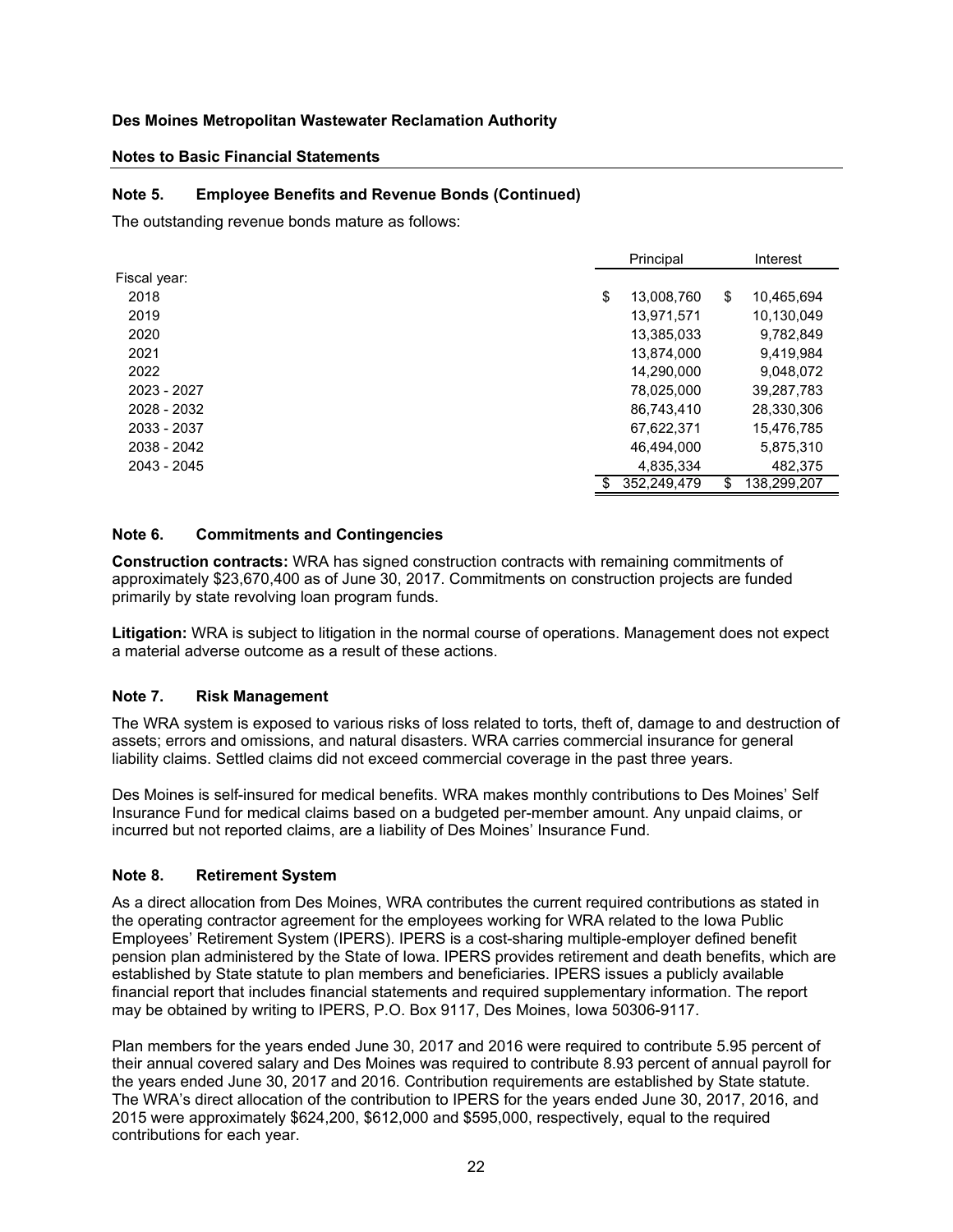### **Notes to Basic Financial Statements**

### **Note 9. Other Postemployment Benefits**

**Plan description:** Des Moines has a multi-employer health care plan that provides medical, prescription drugs and dental benefits to all active and retired employees and their eligible dependents including employees working for WRA. Employees who have attained age 55 and retire from active employment are eligible for retiree benefits. Eligible retirees and their dependents receive medical and prescription coverage through a fully-insured plan with Wellmark BCBS and dental benefits through a self-insured plan. These are the same plans that are available for active employees.

Contributions are required for both retiree and dependent coverage. The contributions for each insured group is assumed to be the expected, composite per capita cost for the group. This composite is then disaggregated into an age-specific starting cost curve based on the average age of the group and for assumptions for age-based morbidity. The average age of the pre-65 retiree group is 62. Retiree expenses are then offset by monthly contributions. The plan does not issue a publicly available financial report.

**Funding policy:** Des Moines establishes and amends contribution requirements. The current funding policy of Des Moines is to pay health claims as they occur. This arrangement does not qualify as other postemployment benefits (OPEB) plan assets under GASB Statement No. 43 for current GASB reporting. The required contribution is based on projected pay-as-you-go financing. For fiscal years 2017 and 2016, WRA contributed \$61,519.

**Annual OPEB cost and net OPEB obligation:** WRA's allocation of Des Moines' annual OPEB cost (expense) is calculated based on the annual required contribution (ARC) of the employer, an amount actuarially determined in accordance to the parameters of GASB Statement No. 45. The ARC represents a level of funding that, if paid on an ongoing basis, is projected to cover the normal cost each year and amortize any unfunded actuarial liabilities over a period not to exceed thirty years.

The following table shows the components of WRA's annual OPEB cost for the year, the amount actuarially contributed to the plan, and changes in the WRA's annual OPEB obligation for the years ended June 30, 2017 and 2016:

|                                            | 2017         | 2016 |           |  |
|--------------------------------------------|--------------|------|-----------|--|
|                                            |              |      |           |  |
| Annual required contribution               | \$<br>82.765 | \$   | 82,765    |  |
| Interest on net OPEB obligation            | 16,262       |      | 15,561    |  |
| Adjustment to annual required contribution | (21, 228)    |      | (21, 228) |  |
| Annual OPEB cost (expense)                 | 77.799       |      | 77,098    |  |
| Contributions and payments made            | 61,519       |      | 61,519    |  |
| Increase in net OPEB obligation            | 16,280       |      | 15,579    |  |
| Net OPEB obligation, beginning of year     | 361,368      |      | 345,789   |  |
| Net OPEB obligation, end of year           | 377,648      |      | 361,368   |  |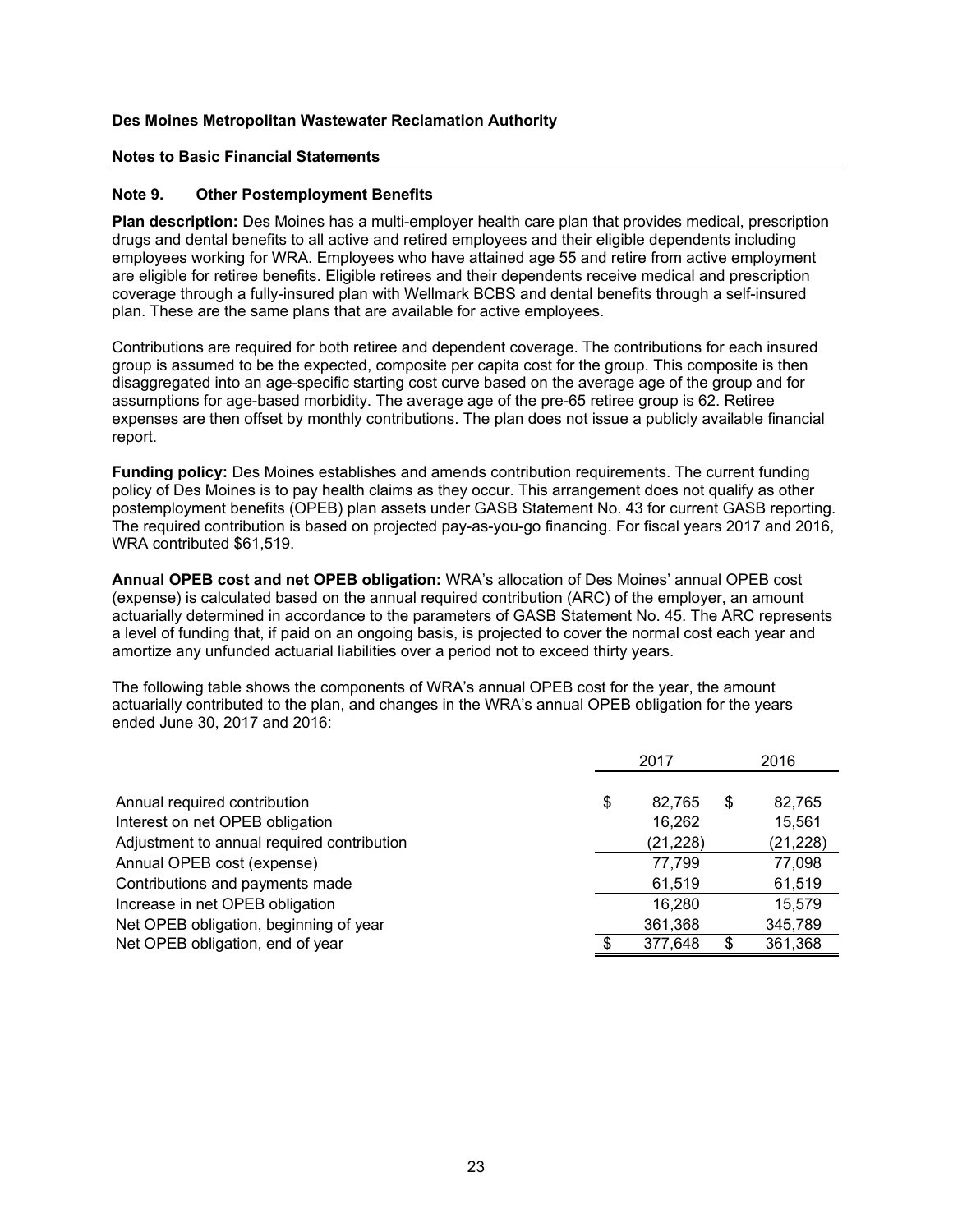#### **Notes to Basic Financial Statements**

## **Note 9. Other Postemployment Benefits (Continued)**

WRA's annual OPEB cost, the percentage of annual OPEB cost contributed to the plan, and the net OPEB obligation for fiscal years 2017, 2016 and 2015 follows:

|                                                 | <b>Fiscal Year Ended</b> | Annual<br><b>OPEB Cost</b>       | Percentage<br>of Annual<br><b>OPEB Cost</b><br>Contributed | Net OPEB<br>Obligation        |  |  |
|-------------------------------------------------|--------------------------|----------------------------------|------------------------------------------------------------|-------------------------------|--|--|
| June 30, 2017<br>June 30, 2016<br>June 30, 2015 |                          | \$<br>77.799<br>77.098<br>81,810 | 79.1% \$<br>79.8<br>27.3                                   | 377,648<br>361,368<br>345,789 |  |  |

**Funding status and funding progress as of June 30, 2017:** As of July 1, 2015, the most recent actuarial valuation date, the plan was not funded. WRA's actuarial accrued liability for benefits was \$776,075 and the actuarial value of assets is zero resulting in an unfunded actuarial accrued liability (UAAL) of \$776,075. The covered payroll (annual payroll of active employees covered by the plan) was \$6,784,494 and the ratio of the UAAL to the covered payroll was 11 percent.

**Funding status and funding progress as of June 30, 2016:** As of July 1, 2015, the most recent actuarial valuation date, the plan was not funded. WRA's actuarial accrued liability for benefits was \$776,075 and the actuarial value of assets is zero resulting in an unfunded actuarial accrued liability (UAAL) of (\$776,075). The covered payroll (annual payroll of active employees covered by the plan) was \$6,455,654 and the ratio of the UAAL to the covered payroll was 12 percent.

Actuarial estimates of an ongoing plan involve estimates of the value of reported amounts and assumptions about the probability of occurrence of events far into the future. Examples include assumptions about the future employment, mortality, and the healthcare cost trend. Amounts determined regarding the funded status of the plan and the annual required contributions of the employer are subject to continual revision as actual results are compared with past expectations and new estimates are made about the future. The schedule of funding progress, presented as required supplementary information following the notes to the financial statements, presents multiyear information about whether the actuarial value of plan assets is increasing or decreasing over time relative to the actuarial accrued liabilities for benefits. There are no plan assets.

**Actuarial methods and assumptions:** Projections of benefits for financial reporting purposes are based on the substantive plan (the plan as understood by the employer and the plan members) and included the types of benefits provided at the time of each valuation and the historical pattern of sharing of benefit costs between the employer and plan members to that point. The actuarial methods and assumptions used include techniques that are designed to reduce the effects of short-term volatility in actuarial accrued liabilities and the actuarial value of assets consistent with the long-term perspective of the calculations.

In the July 1, 2015 actuarial valuation, project unit credit method was used. The actuarial assumptions in both valuations included a 4.5 percent discount rate, an inflation rate of 3 percent and an annual health care cost trend rate of 9.0 percent reduced by decrements of .5 percent annually to an ultimate rate of 5 percent. The UAAL is being amortized as an open level dollar. The amortization of UAAL is done over a period of 30 years.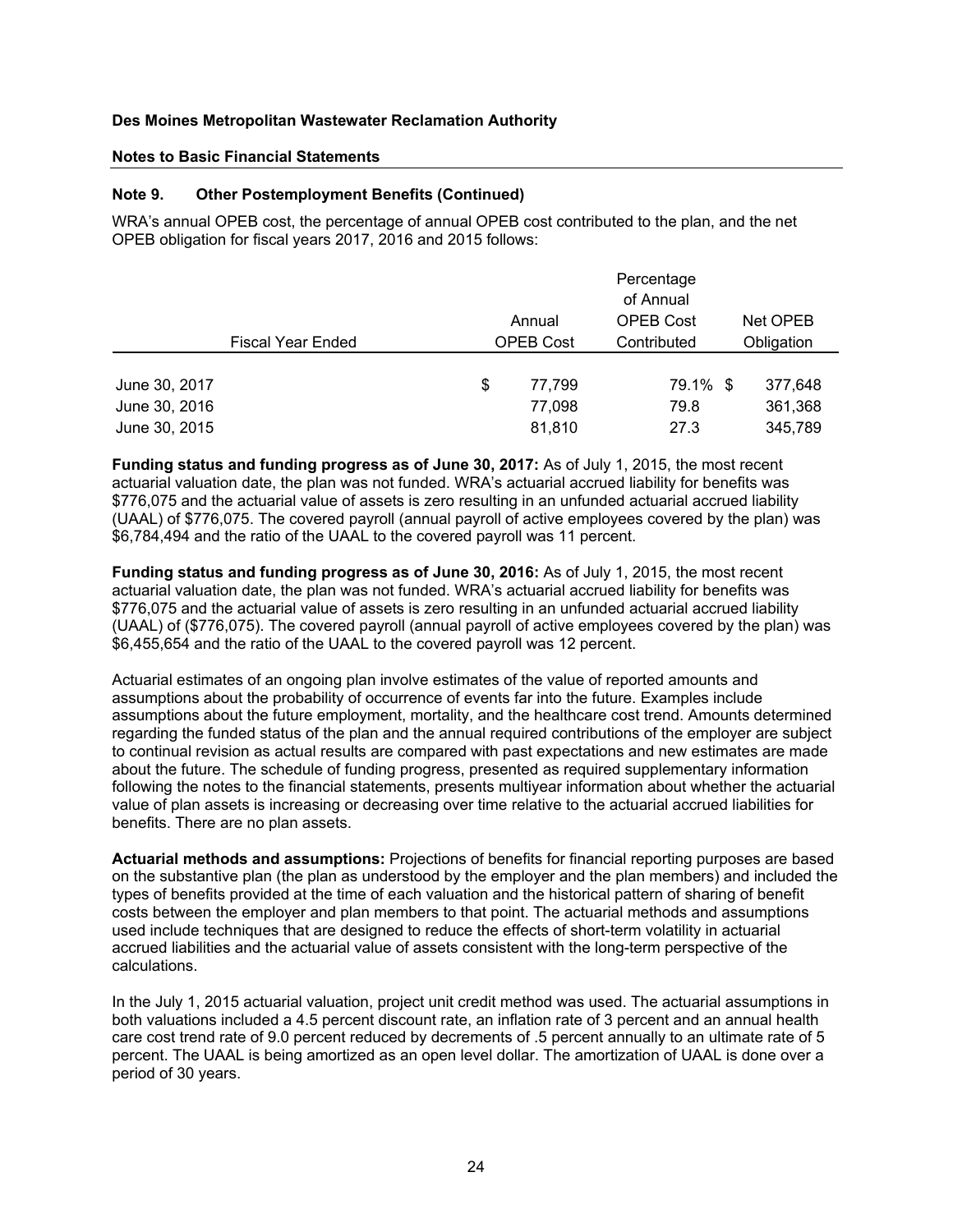## **Notes to Basic Financial Statements**

#### **Note 10. New Pronouncements**

As of June 30, 2017, the GASB has issued several statements not yet implemented by WRA. The statements which may impact WRA are as follows:

GASB Statement No. 75, *Accounting and Financial Reporting for Postemployment Benefits Other Than Pensions*, issued in June 2015, will be effective for the WRA beginning with its fiscal year ending June 30, 2018. The Statement replaces the requirements of GASB Statement No. 45, *Accounting and Financial Reporting by Employers for Postemployment Benefits Other Than Pensions* and requires governments to report a liability on the face of the financial statements for the OPEB they provide and outlines the reporting requirements by governments for defined benefit OPEB plans administered through a trust, cost-sharing OPEB plans administered through a trust and OPEB not provided through a trust. The Statement also requires governments to present more extensive note disclosures and required supplementary information about their OPEB liabilities. Some governments are legally responsible to make contributions directly to an OPEB plan or make benefit payments directly as OPEB comes due for employees of other governments. In certain circumstances, called special funding situations, the Statement requires these governments to recognize in their financial statements a share of the other government's net OPEB liability.

GASB Statement No. 83, *Certain Asset Retirement Obligations*, issued December 2016, will be effective for the WRA beginning with its fiscal year ending June 30, 2019. Under Statement No. 83, a government that has legal obligations to perform future asset retirement activities related to its tangible capital assets is required to recognize a liability and a corresponding deferred outflow of resources. The Statement identifies the circumstances that trigger the recognition of these transactions. The Statement also requires the measurement of an asset retirement obligation to be based on the best estimate of the current value of outlays expected to be incurred while the deferred outflow of resources associated with the asset retirement obligation will be measured at the amount of the corresponding liability upon initial measurement and generally recognized as an expense during the reporting periods that the asset provides service. The Statement requires disclosures including a general description of the asset retirement obligation and associated tangible capital assets; the source of the obligation to retire the assets; the methods and assumptions used to measure the liability; and other relevant information.

GASB Statement No. 85, *Omnibus 2017*, issued March 2017, will be effective for the WRA beginning with its fiscal year ending June 30, 2018. Statement No. 85 is designed to address the practice issues that have been identified during implementation and application of certain GASB Statements. This statement addresses a variety of topics including issues related to blending component units, goodwill, fair value measurement and application, and postemployment benefits (pensions and other postemployment benefits).

GASB Statement No. 86, *Certain Debt Extinguishment Issues*, issued May 2017, will be effective for the WRA beginning with its fiscal year ending June 30, 2018. Statement No. 86 is designed to improve consistency in accounting and financial reporting for in-substance defeasance of debt by providing guidance for transactions in which cash and other monetary assets acquired with only existing resources, other than the proceeds of refunding debt, are placed in an irrevocable trust for the sole purpose of extinguishing debt. This statement also requires the inclusion of any remaining prepaid insurance related to extinguished debt in the net carrying amount of the debt when calculating the difference between the reacquisition price and the net carrying amount of the debt for debt that is extinguished through a legal extinguishment or an in-substance defeasance. This Statement also improves notes to financial statements for debt that is defeased in substance.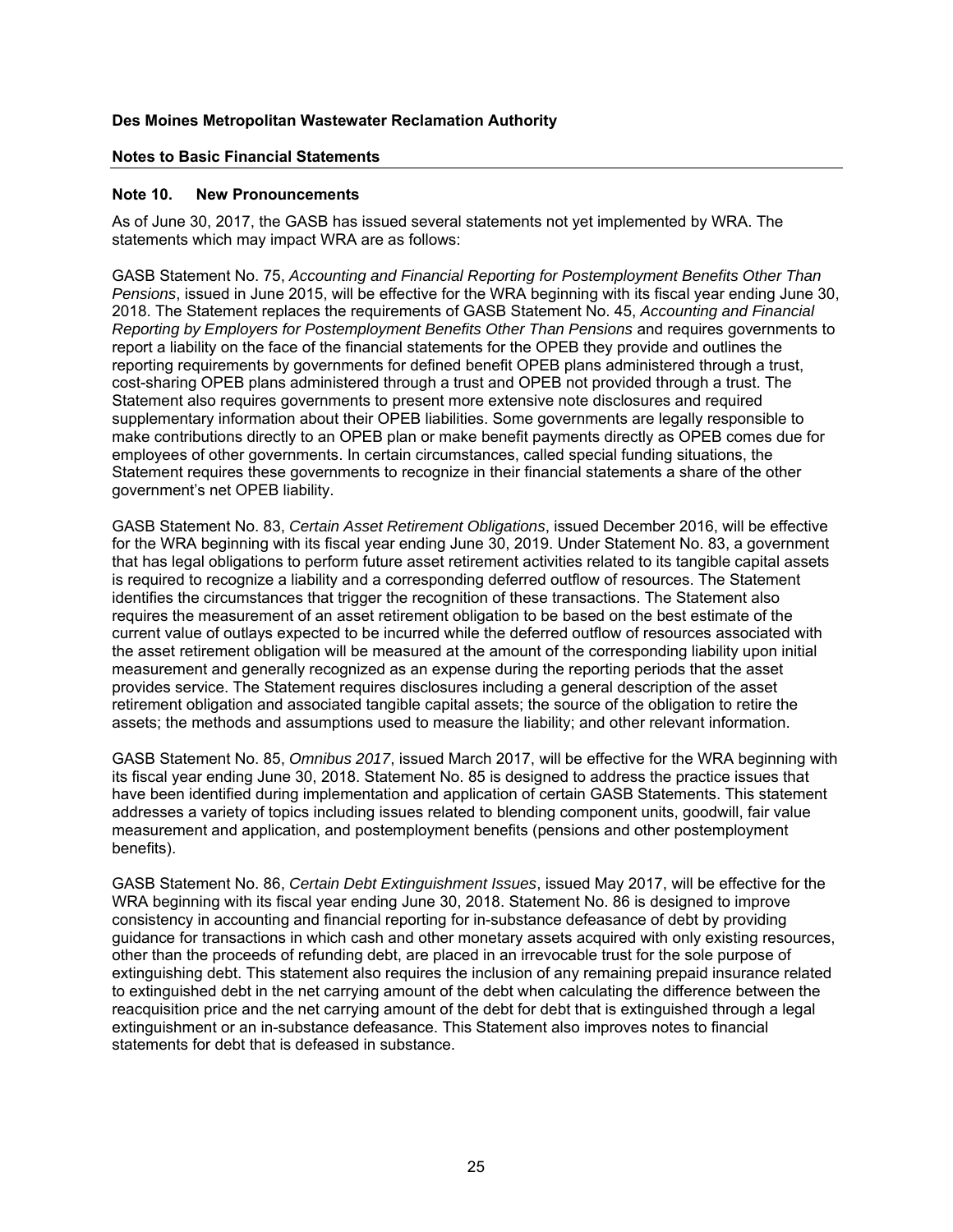## **Notes to Basic Financial Statements**

### **Note 10. New Pronouncements (Continued)**

GASB Statement No. 87, *Leases*, issued June 2017, will be effective for the WRA beginning with its fiscal year ending June 30, 2021, with earlier adoption encouraged. Statement No. 87 establishes a single approach to accounting for and reporting leases by state and local governments. Under this statement, a government entity that is a lessee must recognize (1) a lease liability and (2) an intangible asset representing the lessee's right to use the leased asset. In addition, the WRA must report the (1) amortization expense for using the lease asset over the shorter of the term of the lease or the useful life of the underlying asset, (2) interest expense on the lease liability and (3) note disclosures about the lease. The Statement provides exceptions from the single-approach for short-term leases, financial purchases, leases of assets that are investments, and certain regulated leases. This statement also addresses accounting for lease terminations and modifications, sale-leaseback transactions, non-lease components embedded in lease contracts (such as service agreements), and leases with related parties.

The WRA's management has not yet determined the impact of the Statements not yet implemented except for GASB Statement No. 75, which will not have a material effect on the WRA.

## **Note 11. Subsequent Events**

On November 21, 2017 the WRA's Board authorized the issuance of \$38,000,000 sewer revenue bonds, Subordinate Series 2017A, and \$1,600,000 sewer revenue bonds, Subordinate Series 2017B. The bond issuances and amendments are for the purpose of constructing, equipping, installing and extending certain facilities and improvements to the WRA system.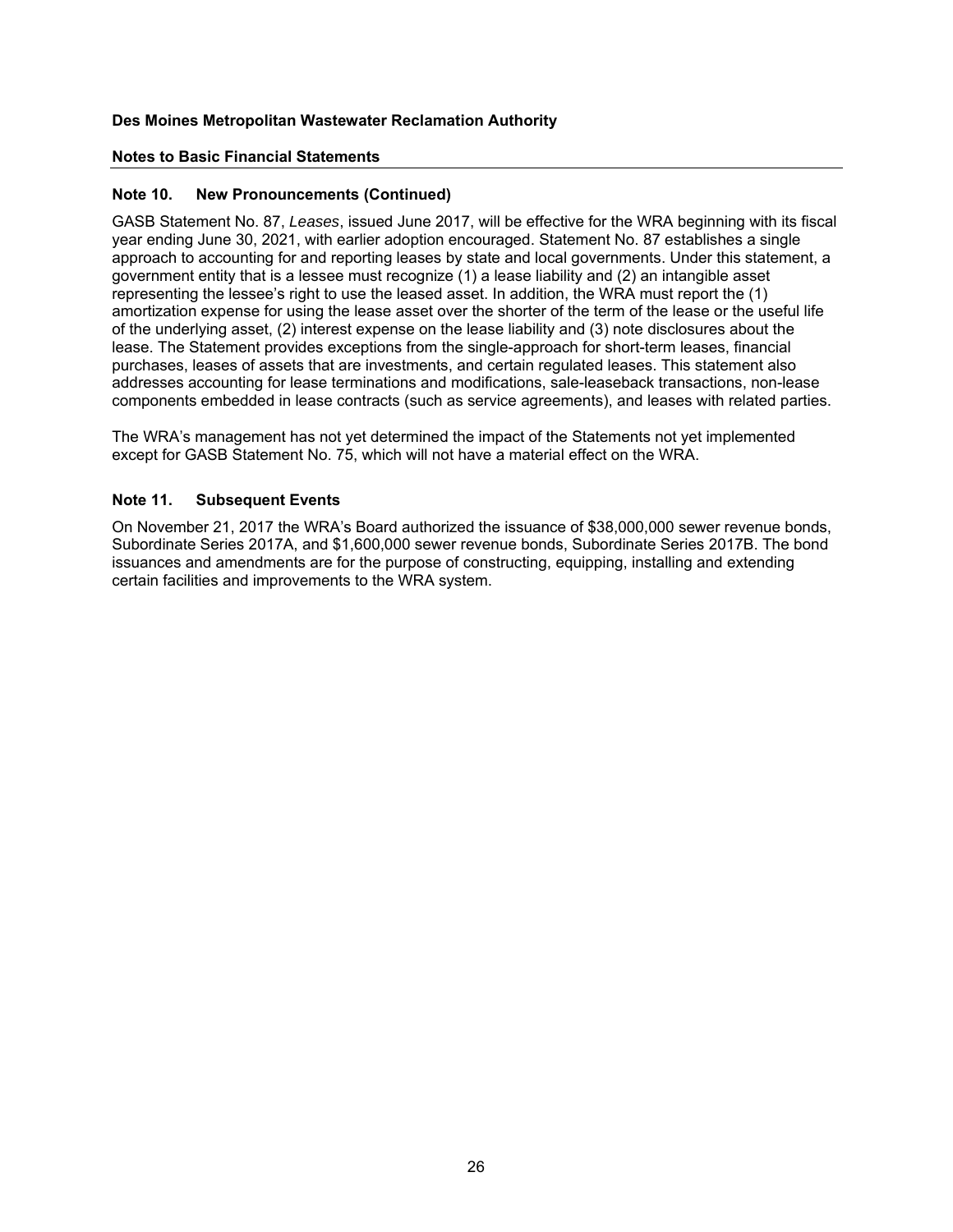## **Required Supplementary Information Other Postemployment Benefit Plan**

|           | Schedule of Funding Progress |                          |       |                      |    |          |                          |       |    |           |                         |
|-----------|------------------------------|--------------------------|-------|----------------------|----|----------|--------------------------|-------|----|-----------|-------------------------|
|           |                              | Actuarial                |       | Actuarial<br>Accrued |    |          |                          |       |    |           | UAAL as a<br>Percentage |
| Actuarial |                              | Value of                 |       | Liability            |    | Unfunded | Funded                   |       |    | Covered   | of Covered              |
| Valuation |                              | Assets                   | (AAL) |                      |    | AAL      | Ratio                    |       |    | Payroll   | Payroll                 |
| Date      |                              | (a)                      |       | (b)                  |    | $(b-a)$  | (a/b)                    |       |    | (c)       | $[(b-a)/c]$             |
| 7/1/2011  | \$                           | $\sim$                   | \$    | 604,122              | \$ | 604,122  |                          | $-$ % | \$ | 6,336,200 | 9.5%                    |
| 7/1/2013  |                              | $\overline{\phantom{a}}$ |       | 598,220              |    | 598,220  | $\blacksquare$           |       | \$ | 6,655,131 | 9.0                     |
| 7/1/2015  |                              | $\overline{\phantom{a}}$ |       | 776,075              |    | 776,075  | $\overline{\phantom{a}}$ |       |    | 6,455,654 | 12.0                    |

The information presented in the required supplementary schedule was determined as part of the actuarial valuation as of July 1, 2015. Additional information follows:

1. The cost method used to determine the ARC is the Project Unit Credit Actuarial Cost Method.

- 2. The amortization method is level dollar, over thirty years based on an open group.
- 3. Economic assumptions are as follows: health care cost trend rates of 9.0 percent reduced by decrements of .5 percent annually to an ultimate rate of 5.0 percent; discount rate of 4.5 percent; and inflation rate of 3 percent.